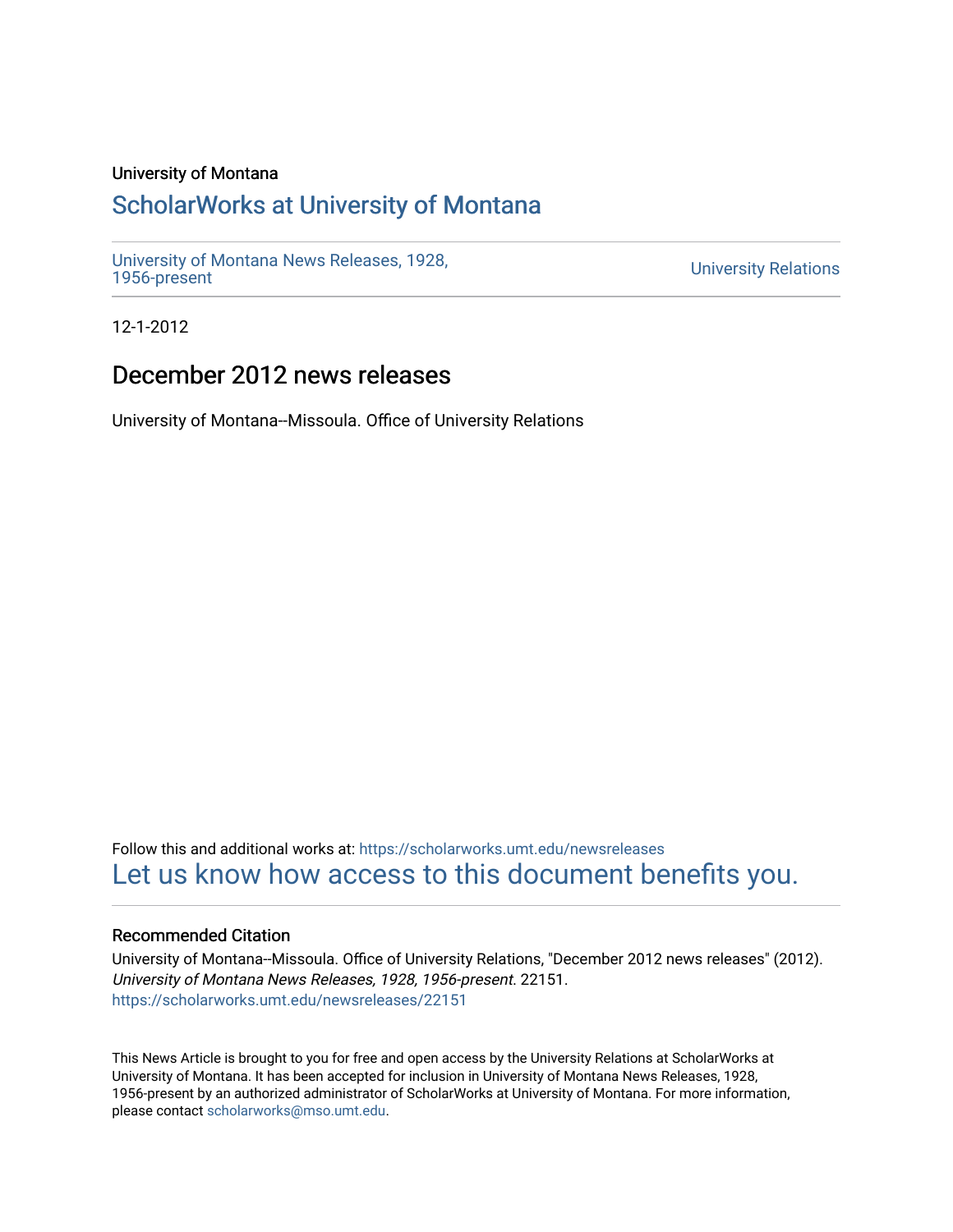

**NEWS** 



# **December 2012 News**

- **12/21/2012** - [UM Peace Corps Prep Program Contributes To Missoula's Volunteer-Per-Capita Ranking](#page-3-0)  Daphne Felker
- **12/21/2012** - [Registration Open For UM Lifelong Learning Courses -](#page-4-0) Eileen Flannigan
- **12/21/2012** - [SpectrUM To Offer Free Field Trip Transportation With Nano Bus](#page-5-0)  Holly Truitt
- **12/20/2012** - [New Crown Of The Continent E-Magazine Available -](#page-6-0) Rick Graetz
- **12/20/2012** - [UM Pedagogy Project Moves Teaching Forward -](#page-7-0) Tobin Miller Shearer
- **12/19/2012** - [UM Adopts 32 Families And 11 Veterans In Holiday Giving Programs -](#page-9-0) Colleen Kane
- **12/19/2012** - [UM Hires Chief Information Officer -](#page-10-0) UM Office of the President
- **12/18/2012** - [Missoula College Now Eligible For Veterans Retraining Program](#page-11-0)  Peggy Kuhr
- **12/17/2012** - [UM To Interview Another Communication VP Candidate -](#page-12-0) Bill Johnston
- **12/17/2012** - [UM Foundation Encourages Supporters To Inspire Tomorrow's Freshmen](#page-13-0)  Beth Hammock
- **12/17/2012** - [UM Plans Memorial Service For Finance VP -](#page-14-0) Office of the Vice President for Administration and Finance
- **12/17/2012** - [North Mississippi Allstars To Play Concert At UM -](#page-15-0) Zoe Donovan
- **12/17/2012** - [Open Forums For UM VP Of Administration And Finance Scheduled](#page-16-0)  Larry Gianchetta
- **12/14/2012** - [Study Suggests Coal Expansion Would Boost State Economy -](#page-17-0) Patrick Barkey
- **12/12/2012** - [ASUM Receives Grant To Purchase New Bus For Fleet -](#page-18-0) Nancy Wilson
- **12/12/2012** - [UM Students Collect Montana Gift Items For Eric Clapton's Crossroads Guitar Festival -](#page-19-0) Shannon Furniss
- **12/11/2012** - [Finalists For UM VP Of Administration And Finance To Visit Campus](#page-21-0)  Larry Gianchetta
- **12/11/2012** - [Presale For Tracy Morgan Show Set For Thursday](#page-22-0)  Zoe Donovan
- **12/10/2012** - [Incoming UM Student In Running For \\$100,000 Scholarship](#page-23-0)  Mary Denning
- **12/10/2012** - [City Of Missoula, University Sign Quality Of Life Initiative -](#page-25-0) Peggy Kuhr
- **12/07/2012** - [Comedian, Actor Tracy Morgan To Bring Stand-Up Routine To UM -](#page-27-0) Zoe Donovan
- **12/07/2012** - [2012 Montana Tourism Estimates: Record Visitation And Spending -](#page-28-0) Norma Nickerson
- **12/06/2012** - [UM Community Invited To Annual Christmas Cookie Cook-Off](#page-30-0)  Jerry O'Malley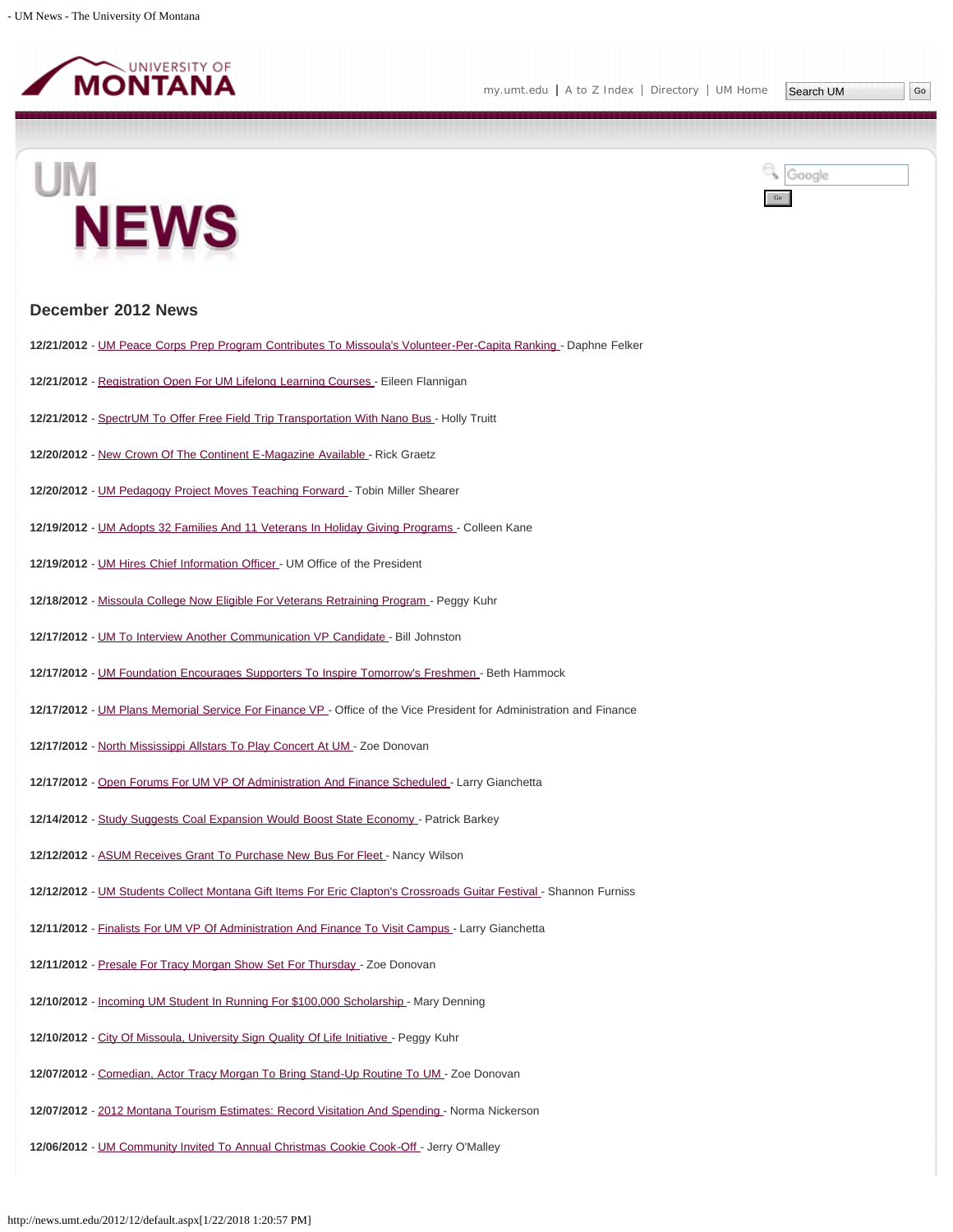**12/06/2012** - [UC Gallery To Exhibit 'Everybody's Fine' Student Show -](#page-31-0) Gwen Landquist

**12/06/2012** - [New UM Course Provides Scientists With Journalism Tools -](#page-32-0) Henriette Lowisch

**12/06/2012** - [UM Professor Appointed 2013 AAAS Fellow](#page-33-0) - Charles Thompson

**12/03/2012** - [UM Allies Program Announces Fall 2012 Training Date](#page-35-0) - Adrianne Donald

**12/03/2012** - [UM To Host South Campus Master Plan Meeting](#page-36-0) - Peggy Kuhr

**12/03/2012** - [Youth Unemployment Jumps In Past Decade](#page-37-0) - Thale Dillon

**12/03/2012** - [Rascal Flatts To Play Adams Center Jan. 25](#page-39-0) - Zoe Donovan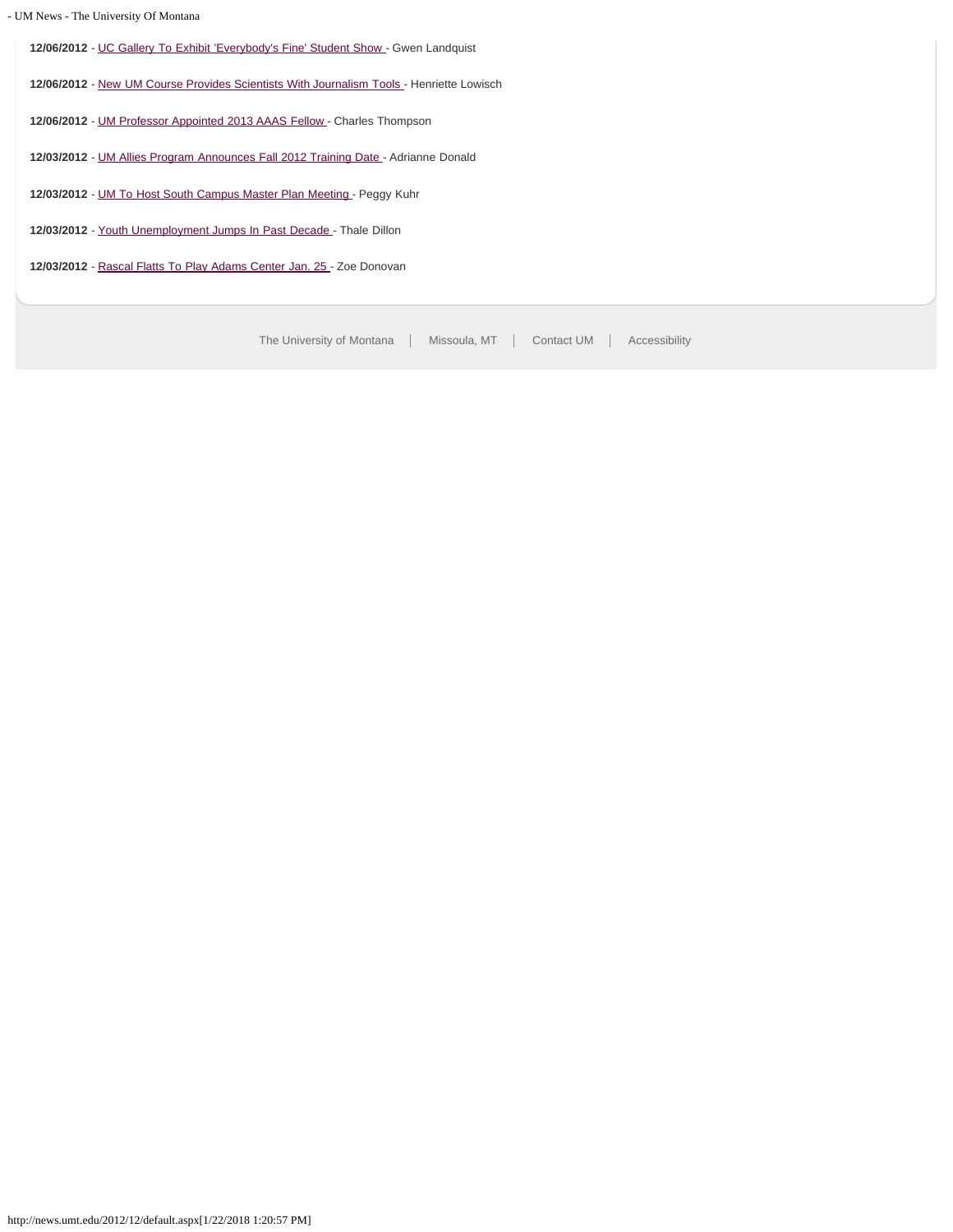<span id="page-3-0"></span>

[my.umt.edu](http://my.umt.edu/) | [A to Z Index](http://www.umt.edu/search/atoz/) | [Directory](http://www.umt.edu/directory/) | [UM Home](http://www.umt.edu/)



Go

Google



December 21, 2012

# **MISSOULA –**

The United States Peace Corps recently ranked Missoula second, only to Loveland, Colo., in the nation for producing per-capita Peace Corps volunteers. In this year's rankings, the state of Montana came in seventh overall for Peace Corps volunteers per capita.

The University of Montana is the first public university in the country to partner with the Peace Corps to offer the Peace Corps Preparatory Program. Any UM student can earn a Peace Corps certificate through participation in the international development studies minor in UM's College of Arts and Sciences.

"The certificate gives UM students a distinct advantage in the highly competitive application process," said Daphne Felker, program manager for UM's Office of Career Services.

"We have an incredible amount of interest among our students to serve low-income countries," Felker said. "The Peace Corps prep option just helps to open that door for students interested in pursuing the Peace Corps path."

UM has produced 780 Peace Corps volunteers since 1961. At the end of September, Montana had 48 volunteers serving worldwide in the Corps, of those, 32 volunteers are UM alums.

For more information about the Peace Corps, visit UM's Office of Career Services online at [http://umt.edu/peacecorps.](http://umt.edu/peacecorps) To speak with UM's Peace Corps campus representative Brad Haas in the Office of Career Services, call 46-243-2839. For general information call Felker at 406-243-6150 or email [daphne.felker@umontana.edu.](mailto:daphne.felker@umontana.edu)

 $#HH$ 

ALL

**State** 

122012peac

**Contact:** Daphne Felker, program manager, Office of Career Services, 406-243-6150, [dephne.felker@umontana.edu](mailto:dephne.felker@umontana.edu).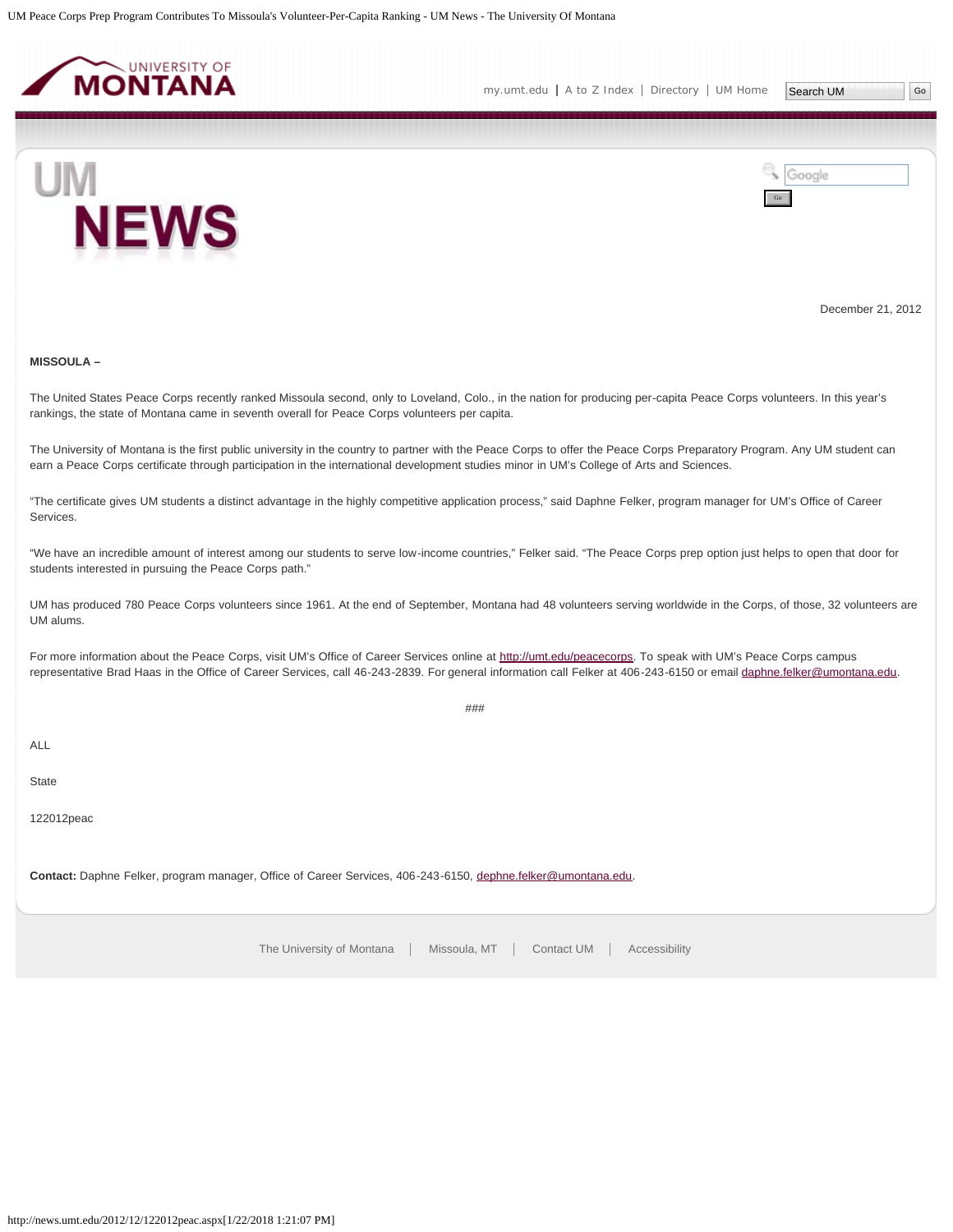<span id="page-4-0"></span>



December 21, 2012

### **MISSOULA** –

Community members age 50 and older now can register for winter courses through the Osher Lifelong Learning Institute at The University of Montana.

MOLLI winter courses will be held Jan. 24-March 1 and are taught by distinguished UM faculty, emeritus faculty and professionals from the community. Topics include Montana history, anthropology, Central European literature, cuisine artistry, photography, war, agriculture, global health, language myths, mathematics, changes in the Arctic and more.

The full winter 2013 course schedule, class descriptions, instructor biographies and registration are available online at [http://www.umt.edu/molli.](http://www.umt.edu/molli) A MOLLI membership fee of \$20 is required to enroll, and courses cost \$60 for one or \$100 for two.

For more information or to register for courses over the phone, call the MOLLI office at 406-243-2905. Interested students also may visit the MOLLI office in the School of Extended and Lifelong Learning in the James E. Todd Building on the UM campus.

###

BP

Western Montana

122112moll

**Contact:** Eileen Flannigan, program coordinator, Osher Lifelong Learning Institute at UM, 406-243-2905, [eileen.flannigan@mso.umt.edu.](mailto:eileen.flannigan@mso.umt.edu)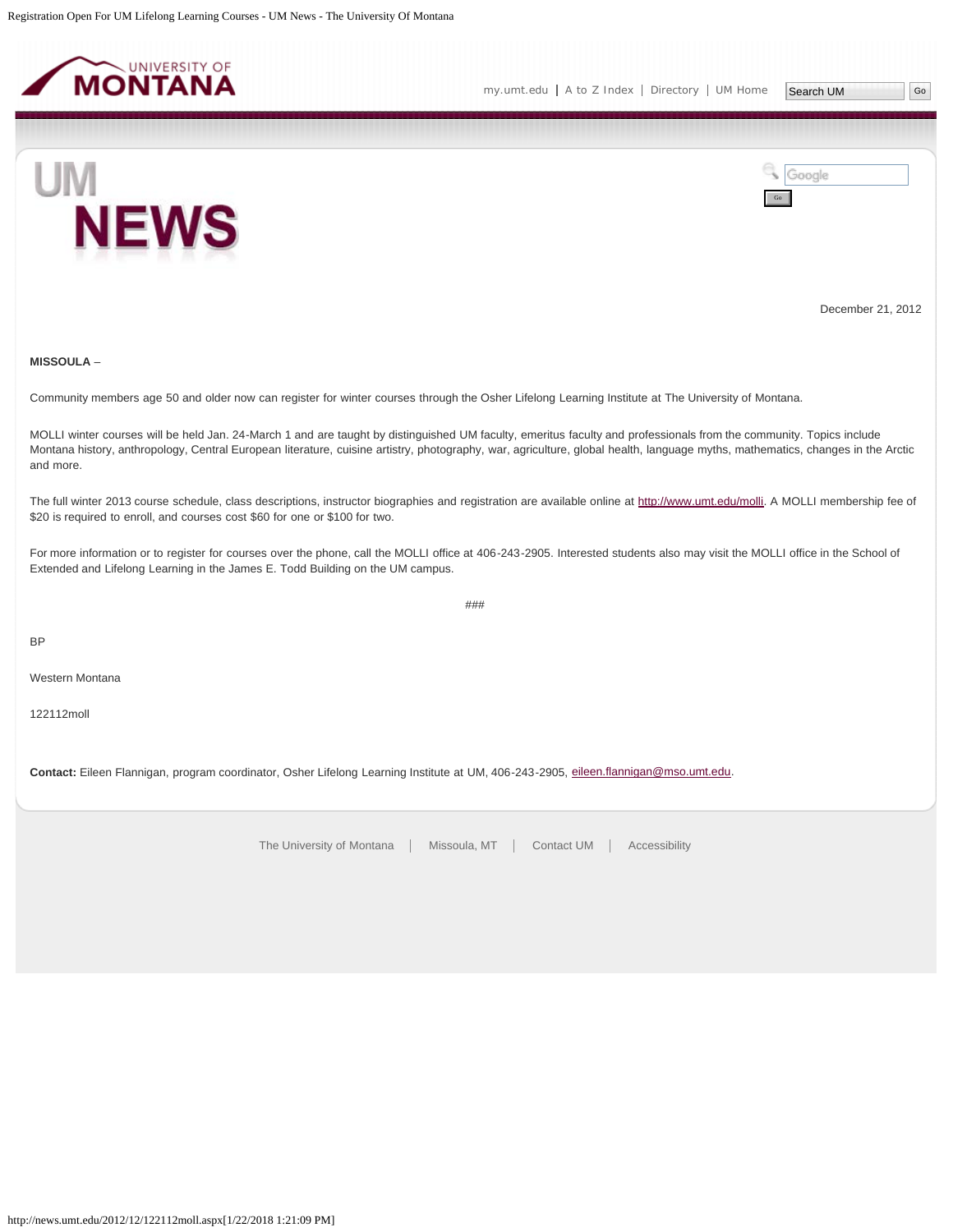<span id="page-5-0"></span>

Go

Google



December 21, 2012

#### **MISSOULA** –

Missoula teachers and students can discover just how small a nanometer is as they take a trip to spectrUM Discovery Area's "Nano" exhibition in January aboard the free Nano Bus.

A spectrUM educator and a University of Montana nano researcher will host the Nano Bus, an exhibit itself. Running each Tuesday, Jan. 15-29 and Feb. 5, the bus is expected to bring hundreds of K-12 students to the UM campus to view exhibits about nanoscale science, engineering and technology, including the "Giant Carbon Nanotube" and "Ferrofluid."

Slots for classes to visit the "Nano" exhibit on the Nano Bus are available, but are filling fast. To book a spot, call spectrUM Discovery Area Museum Manager Jessie Herbert at 406-243-4828.

With programs ranging from community events to traveling exhibits, the spectrUM Discovery Area has served Title I schools as well as Montana's seven Indian reservations. Since 2006, spectrUM's K-12 outreach program has traveled more than 20,500 miles to 53 schools in 23 counties, bringing cutting-edge science exhibits to more than 30,600 children and their families.

The Nano Bus is powered by the Nanoscale Informal Science Education Network (NISE Net) and Beach Transportation.

The University's spectrUM Discovery Area, located in the Skaggs Building on the UM campus, is open to the public 3:30-7 p.m. Thursday and 11 a.m.-4:30 p.m. Saturday. Admission costs \$3.50 per person. Teachers can call spectrUM at 406-243-4828 to book a field trip for \$3.50 per student or arrange for spectrUM to visit a school.

###

For more information visit [http://www.spectrum.umt.edu](http://www.spectrum.umt.edu/), call spectrUM Discovery Area Museum Manager Jessie Herbert at 406-243-4828 or email [jessie.herbert@umontana.edu](mailto:jessie.herbert@umontana.edu).

BP

Local

122012nano

Contact: Holly Truitt, director, spectrUM Discovery Area, 406-243-4828, [holly.truitt@mso.umt.edu;](mailto:holly.truitt@mso.umt.edu) Jessie Herbert, museum manager, spectrUM, 406-243-4828, [jessie.herbert@umontana](mailto:jessie.herbert@umontana).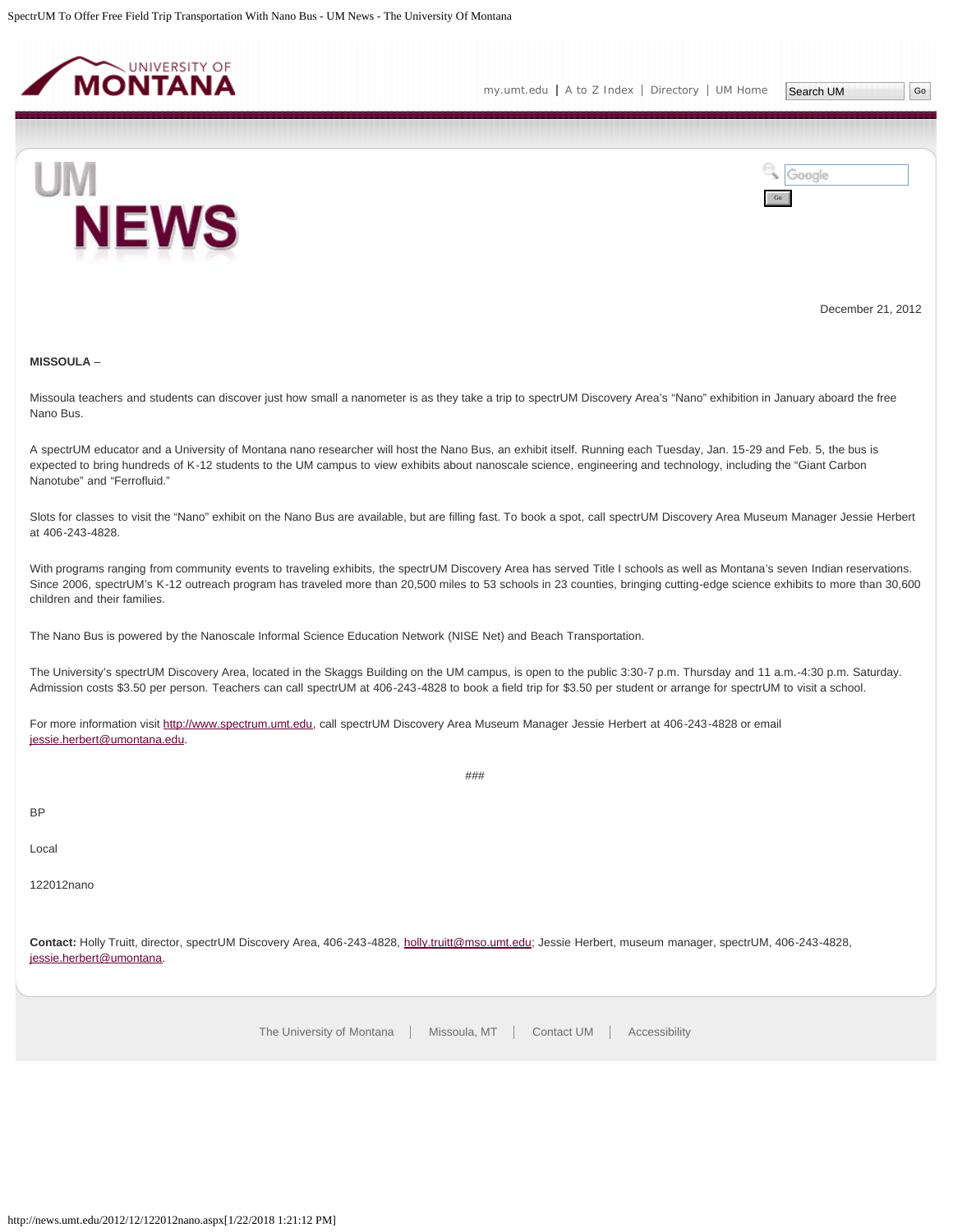<span id="page-6-0"></span>

Go

Google



December 20, 2012

#### **MISSOULA –**

The autumn 2012 issue of the Crown of the Continent e-magazine has been released and can be found online at [http://issuu.com/um\\_crown\\_gye/docs/crownofthecontinent](http://issuu.com/um_crown_gye/docs/crownofthecontinent-autumn2012)[autumn2012](http://issuu.com/um_crown_gye/docs/crownofthecontinent-autumn2012).

The new issue contains scientific articles, which discuss the Confederated Salish and Kootenai Tribes' bull trout research and take a look at invasive plant species. It also contains historical articles, which tell the stories of George Bird Grinnell's climb to the glacier that now bears his name in Glacier National Park, and of former Northern Pacific President Henry Villard's 1883 tour of the Mission Valley.

The issue also includes an article and infographic on the use of animal-crossing structures and contains stunning photographs by John Lambing in the "Crowning Moments" section.

The region called the Crown of the Continent encompasses the greater Glacier and Waterton International Peace Park, reaching across the Continental Divide from the Elk River headwaters and Crowsnest Pass in Canada to Rogers Pass and the Blackfoot River drainage in Montana.

The University of Montana launched the Crown of the Continent Initiative to provide an educational catalyst for collaboration between UM and Glacier National Park. The initiative continues to grow and now includes many groups, organizations, agencies and institutions beyond the park in Montana, Alberta and British Columbia.

The initiative publishes three color-filled e-magazines each year, providing up-to-date information about issues driving decisions and research in the Crown. The magazines cover everything from the physical and historical geography of the Crown to interesting scientific research on the region's wildlife, climate, rivers, glaciers and more.

To receive other Crown of the Continent Initiative updates, email *umcrown@umontana.edu*. The Crown of the Continent website is at [http://crown.umt.edu](http://crown.umt.edu/). Current and past issues of the e-magazine are available in PDF format on the website under "publications."

###

For more information email Rick Graetz or Jerry Fetz, initiative co-directors, at *umcrown@umontana.edu*.

ALL

state

121912crwn

**Contact:** Rick Graetz, UM Crown of the Continent Initiative co-director, 406-439-9277, [rick.graetz@mso.umt.edu](mailto:rick.graetz@mso.umt.edu); Jerry Fetz, UM Crown of the Continent Initiative co-director, 406-546-5711, [fetzga@mso.umt.edu .](mailto:fetzga@mso.umt.edu)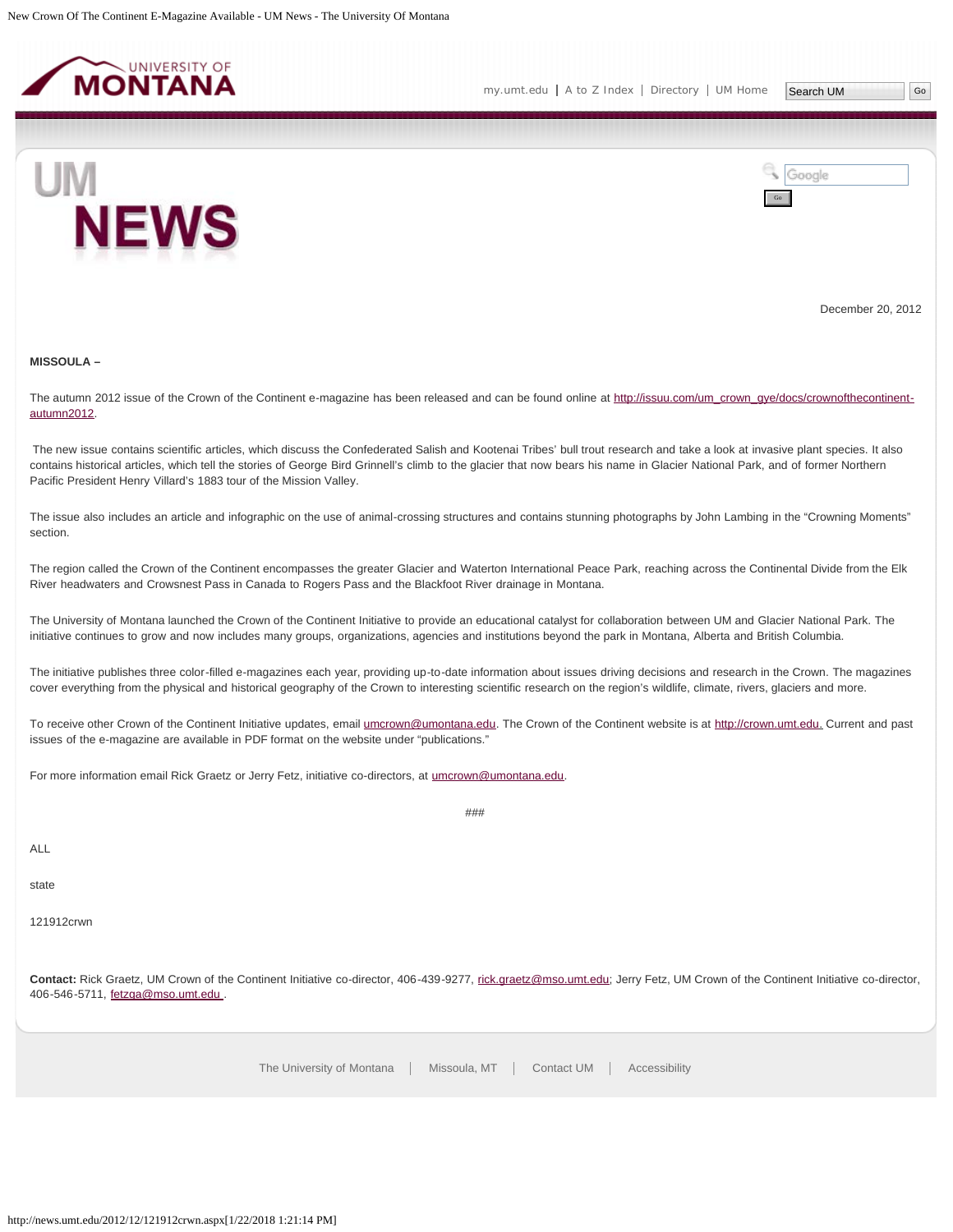<span id="page-7-0"></span>



December 20, 2012

#### **MISSOULA** –

Megan Stark now knows what kind of teacher she is. Paul Silverman has figured out how to invite students to take responsibility for their own learning. Joel Iverson has found solutions he didn't know he had.

All three University of Montana faculty members have participated in UM's Pedagogy Project. Now marking its fourth year, the faculty-led initiative brings instructors from across the University together for focused conversation and reflection on teaching. Since its inception, the 25 fellows in the program have conducted more than 75 midsemester evaluations in one another's classes and engaged thousands of students in discussions about the most effective ways to enhance learning in the classroom.

UM history Assistant Professor and African-American Studies program Coordinator Tobin Shearer launched what would become the Pedagogy Project after coming to UM from Northwestern University in 2008. Shearer had worked with the Searle Center for Teaching Excellence at Northwestern, and wanted to begin the conversation about teaching among UM faculty.

After running a sort of pilot program with another professor during his first semester of teaching, Shearer shopped the idea around to different faculty and the Pedagogy Project was born.

"I think none of us are going to be able to maintain a cutting-edge teaching performance if we're not constantly having a conversation about teaching," Shearer said. "The best way to do that is simply open a conversation among faculty."

Fellows in the program commit to conducting a mid-semester evaluation in one to two other classes. They then review the results with the other instructors and attend a discussion with the other fellows to share insights gained from the process across departments and disciplines.

The mid-semester evaluations, which take 20-30 minutes, consist of the visiting fellow asking the students to discuss three questions in small groups: What aspects of the course enhance learning? What could be improved to better enhance learning? What could you as students do to enhance your learning? Students rank their top comments on the questions, then rank how much they agree with the top comments.

This process, which the Pedagogy Project has conducted in small and large courses, offers faculty relevant feedback they may not receive in written course evaluations. Because students are encouraged to discuss their thoughts and consider others' comments, the evaluation goes through its own trial.

After their first year, project fellows can invite another participant in the program to observe them teaching and offer feedback, as well as help plan and facilitate the campus wide faculty development series the program offers each autumn semester. To date, the Pedagogy Project has organized micro-talks with titled such as "Teaching Naked vs. Digitally Adorned: Using Technology in the Classroom" and "Office Chair vs. Therapist's Couch: Your Role as Faculty During Students' Emotional Crises."

The cross-disciplinary nature of the project allows faculty to engage in conversations about their passion for teaching, rather than their specific areas of expertise. Shearer said his favorite thing about engaging in the project is working with faculty across campus and learning techniques and ideas they've developed over the years.

Mansfield Librarian and Davidson Honors College Instructor Stark said the benefit of the project doesn't just influence the student-teacher relationship.

"Whenever I felt unsure of my teaching, I would fall back on imitating the habits of teachers I admire," she said. "In particular, I relied too heavily on humor that wasn't characteristic of me. Thanks to the feedback I received in the Pedagogy Project, I realized that the students learned more and responded better to me when I stopped trying to be someone else and instead shared with them my love of the culture of books and reading.

"They actually became more engaged the more I acted like myself. Perhaps this sounds obvious, but it deeply impacted my confidence in the classroom and continues to shape who I am as a teacher."

Likewise, others have learned how to better support students through the Pedagogy Project. Silverman, a psychology professor, now asks students what he can do to support them in their efforts to do the readings, participate in class discussions and invest more in assignments. Communication Studies Associate Professor Iverson reflected on his own experiences as a first-generation college student to address problems such as the temptation for students to drop out and stop short of earning a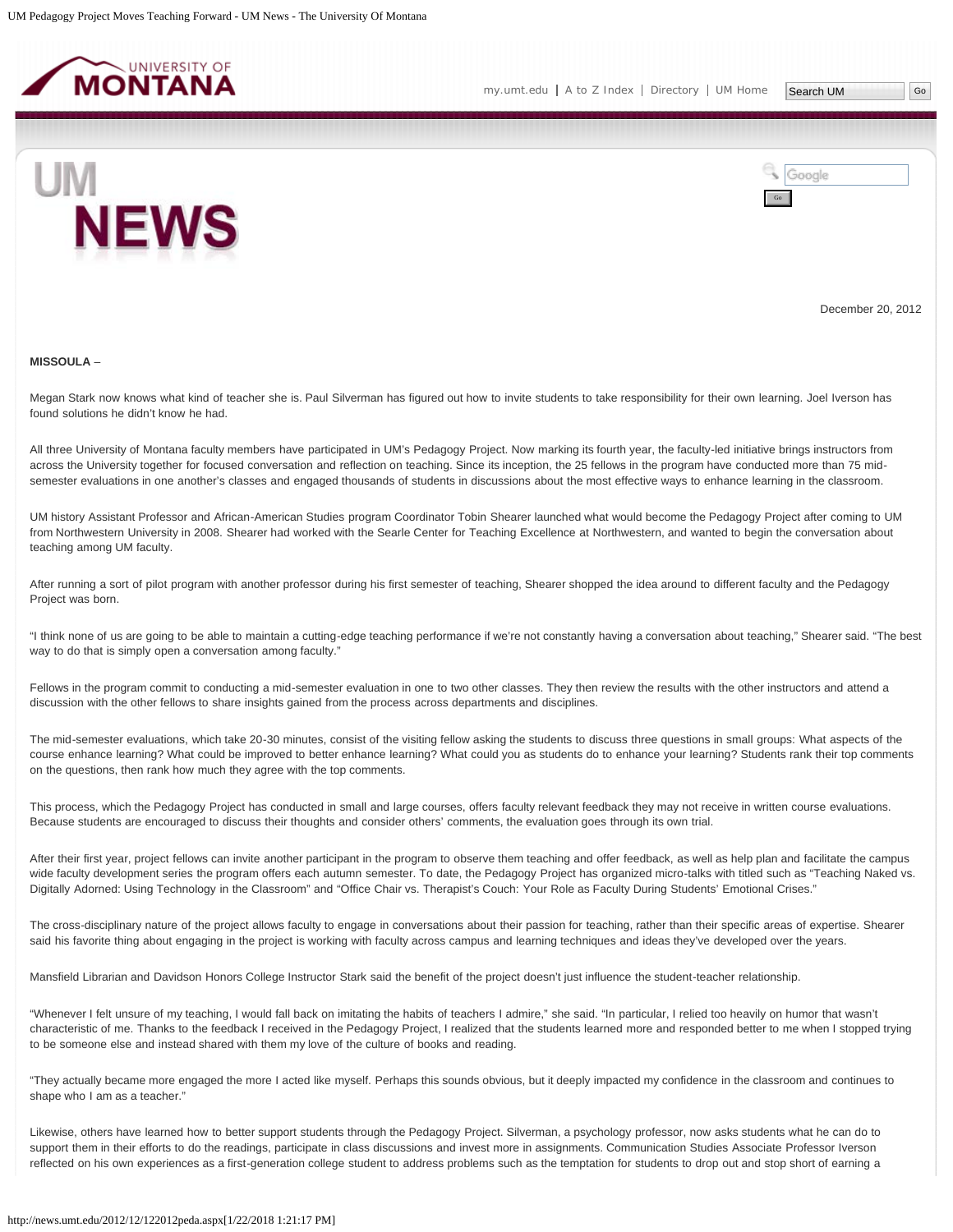# UM Pedagogy Project Moves Teaching Forward - UM News - The University Of Montana

degree.

"Once I realized that I could use my experience to help students not just stay in college but thrive here, I had a whole new set of solutions to offer," Iverson said.

Over the past few years, the project has grown and incorporated better practices based on feedback from students or faculty. The mid-semester evaluations are streamlined and offer tangible advice to professors, so they're not a drag on valuable class time. Even experienced faculty members have seen how they can grow and continue to learn as instructors, proving that the Pedagogy Project isn't just for teachers who need help.

Faculty members are learning how to think differently to solve problems, big or small, and Shearer said the intent of the project – and the key to improved teaching and learning – is communication. Discussions such as how to improve grading rubrics to help students better understand assignments, how to switch to inquiry-based lectures or respond to a student who dominates class conversations all help UM faculty advance their skills.

"We come together not because we have to, but because we want to," said Pedagogy Project Co-Coordinator Amy Ratto-Parks. "It is the voluntary nature of our time together that makes our collaboration effective."

###

For more information about the Pedagogy Project, call Shearer at 406-243-6225 or email [tobin.shearer@umontana.edu.](mailto:tobin.shearer@umontana.edu)

BP/ts

Local

122012peda

**Contact:** Tobin Miller Shearer, assistant professor of history and UM African-American Studies Program coordinator, tobin.shearer@umontana.edu, [406-243-6225](mailto:406-243-6225).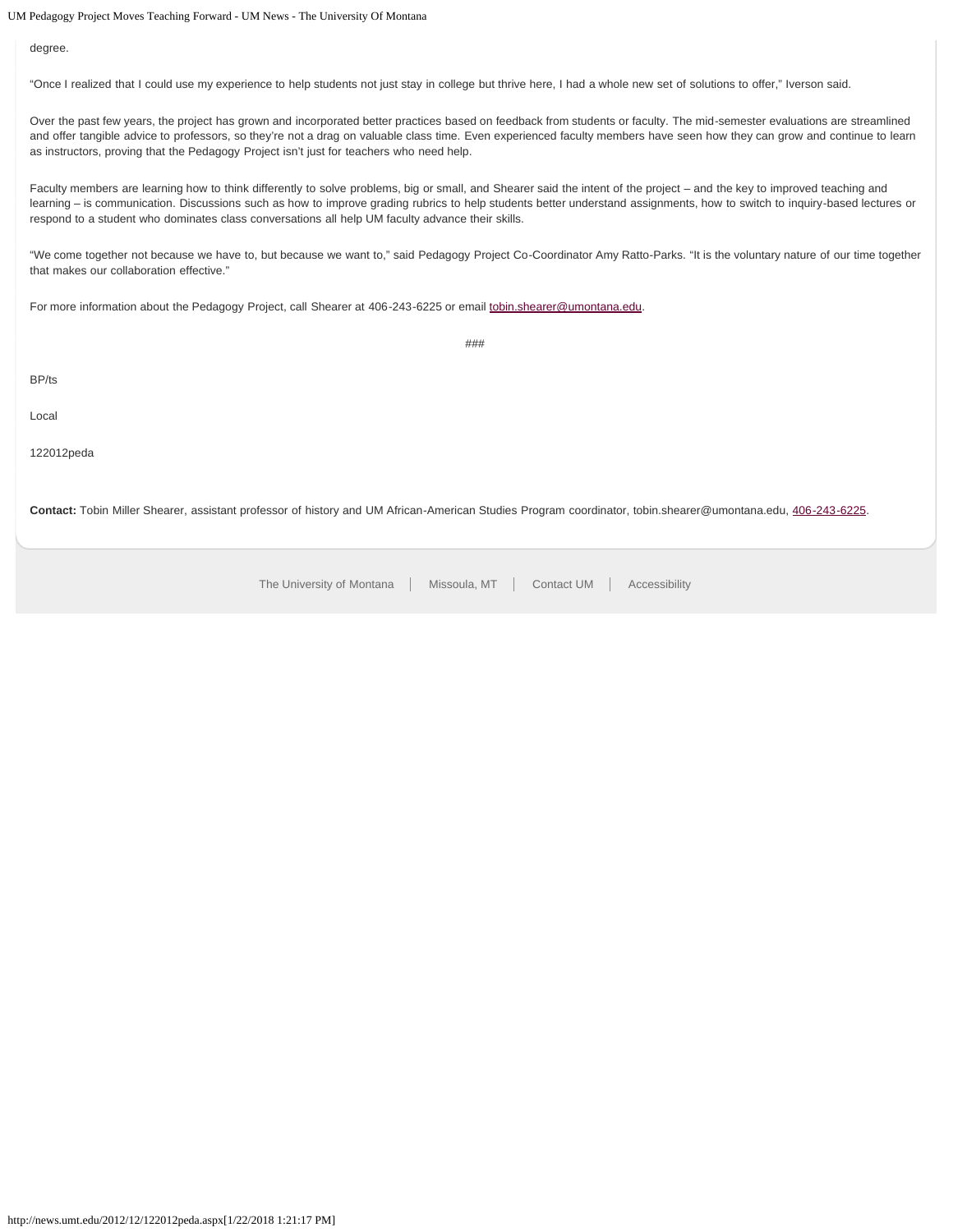<span id="page-9-0"></span>

Search UM





December 19, 2012

#### **MISSOULA** –

The Office for Civic Engagement at The University of Montana teamed up with the Salvation Army and Poverello Center to meet the holiday needs of 32 families and 11 veterans during this year's Adopt-A-Family and Adopt-A-Veteran programs.

The campus community was contacted about the opportunity by the UM Office of the President, and those interested in donating were able to adopt a family or veteran through the OCE. Gifts were dropped off at the OCE, located in the Davidson Honors College, and faculty and staff members made sure all donations were wrapped before sending them to the Salvation Army or the Poverello Center's Valor House for veterans.

"The UM community's overwhelming participation in the Adopt-A-Family/Veteran programs this year was incredible," said Colleen Kane, OCE student programs manager. "The OCE was absolutely bursting with presents. Many folks are struggling this year, but the generosity shown to those in greater need is enormously inspiring."

The Adopt-A-Family/Veteran programs assist people who are struggling to provide for themselves

or their families, and help ensure that everyone in the Missoula area is able to celebrate the holidays. This year marked the Salvation Army's 16th annual Adopt-A-Family and the Poverello Center's fourth annual Adopt-A-Veteran program.

The OCE serves as the University's primary agent of community activism and civic responsibility. Through various programs and projects, the OCE promotes civic engagement as a means to develop actively engaged citizens in our democratic society.

For more information call Kane at 406-243-5128 or email [colleen.kane@mso.umt.edu.](mailto:colleen.kane@mso.umt.edu)

###

Photo cutline: University of Montana faculty and staff help wrap gifts donated to the Salvation Army's Adopt-A-Family and the Poverello Center's Adopt-A-Veteran programs. The UM community donated holiday gifts for 32 families and 11 veterans this year. (Photo courtesy of the UM Office for Civic Engagement)

BP

Local

121912adop

**Contact:** Colleen Kane, student programs manager, UM Office for Civic Engagement, 406-243-5128, [colleen.kane@mso.umt.edu](mailto:colleen.kane@mso.umt.edu).

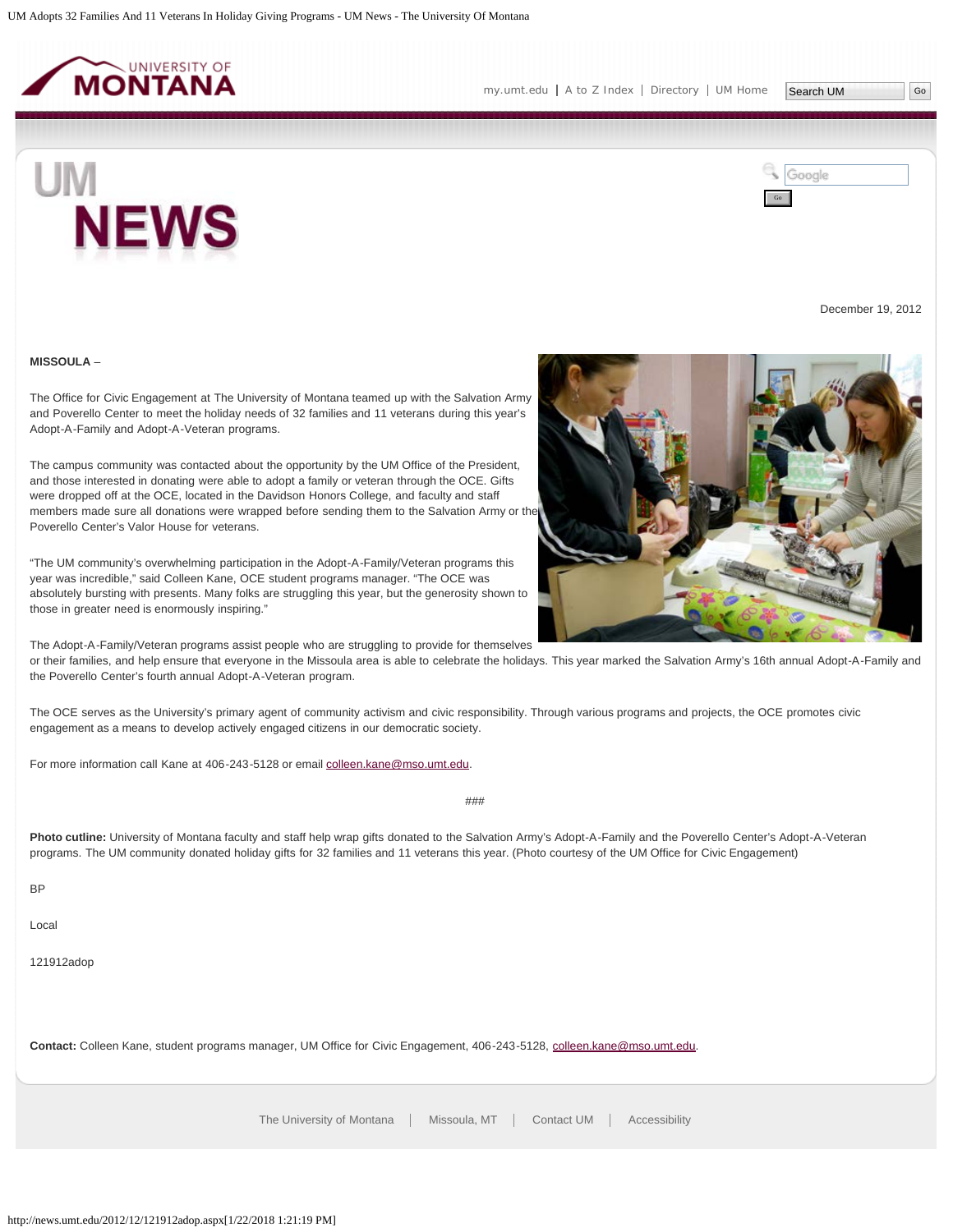<span id="page-10-0"></span>



December 19, 2012

# **MISSOULA** –

The University of Montana has hired Matthew Riley for the position of chief information officer. Riley, who visited campus in late November, will begin his new duties in April.

"Matt Riley brings a great combination of knowledge, experience and interpersonal skill to this position," UM President Royce Engstrom said. "He impressed everyone as a true collaborator who will lead us to the next level in information technology.

"The search committee did an excellent job of recruiting a group of outstanding finalists. I am delighted that Matt and his family will become a part of our University and our community."

Riley has been the director of information technology at the School of Humanities and Sciences at Stanford University since 2007. Prior to Stanford, he worked in information technology, including as director of technical services, at the University of Redlands in Redlands, Calif., and as a programmer and analyst in the U.S. Air Force. Riley holds a master's of business administration and a bachelor's in business and management from the University of Redlands.

"My family and I are very excited to join both the impressive leadership team at the University and the community of Missoula," Riley said.

The CIO serves as a member of the President's Cabinet and also serves as the information technology liaison to the Montana University System. The CIO provides strategic vision and leadership to the main UM campus and works with the other affiliated campuses on information technology issues, policies, infrastructure and technology investments.

###

For more information call the UM Office of the President at 406-243-2311 or email [prestalk@umontana.edu.](mailto:prestalk@umontana.edu)

BP

**State** 

121812matt

**Contact:** UM Office of the President, 406-243-2311, [prestalk@umontana.edu.](mailto:prestalk@umontana.edu)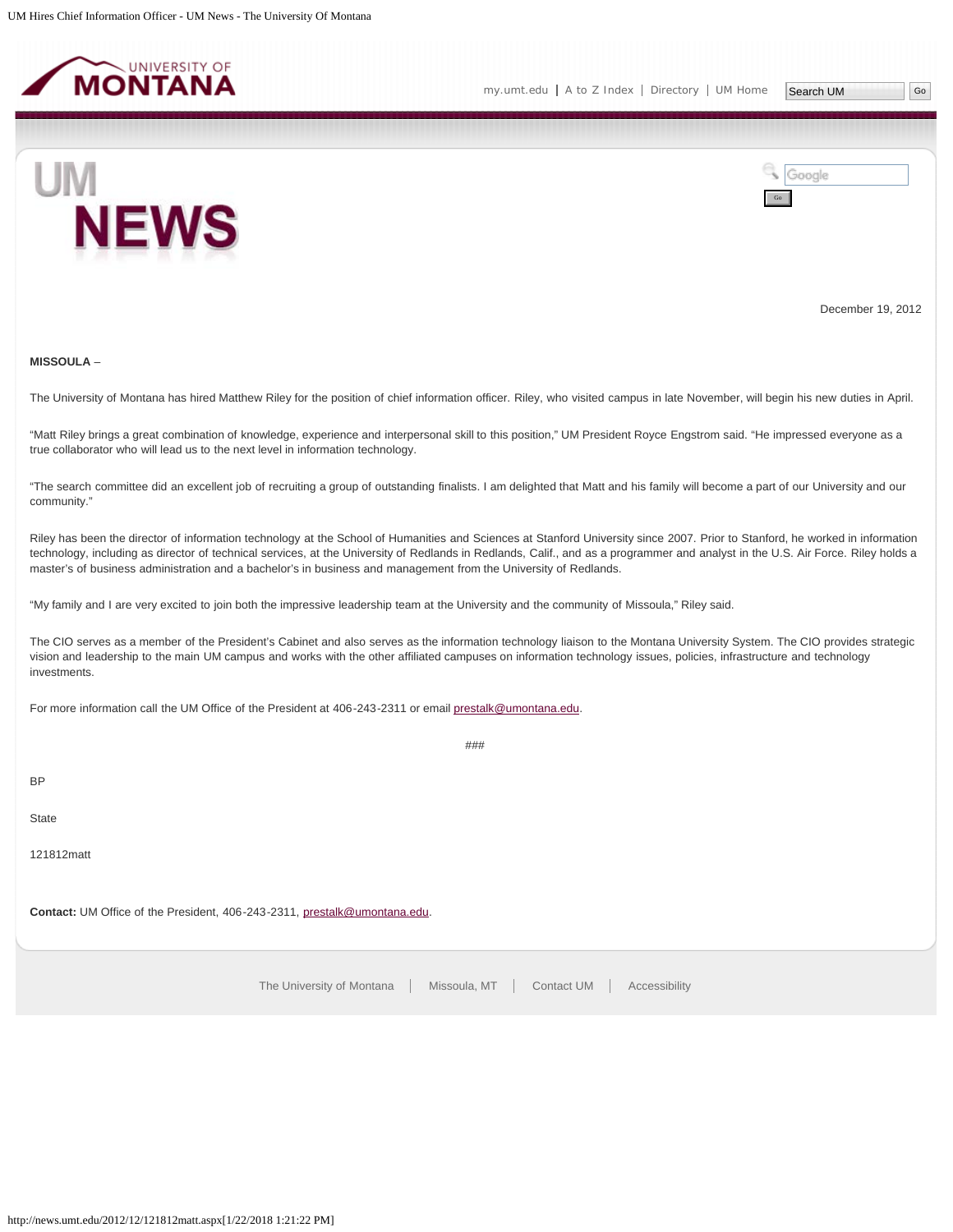<span id="page-11-0"></span>



December 18, 2012

#### **MISSOULA –**

The Veterans Retraining Assistance Program, which offers up to 12 months of training assistance to unemployed veterans, now is available at Missoula College of The University of Montana.

VRAP is part of the federal VOW to Hire Heroes Act of 2011. Veterans Affairs gave approval for Missoula College to use the program on Dec. 17. Veterans must be enrolled full-time in an approved program of education offered by a community (two-year) college or technical school to use the program.

"Eligible veterans who already are enrolled will be identified, and their payments will be processed by the end of the week – including any retroactive payments," said Ron Muffick, director of student financial services with Montana's Office of the Commissioner of Higher Education.

UM officials recently learned a handful of Missoula-area veterans had qualified for VRAP but were unable to use the funding to attend Missoula College.

"It was a matter of filling out the right paperwork as soon as we learned there was a problem," UM President Royce Engstrom said. "I'm glad we have this bureaucratic issue solved. We want to do everything in our power to assist our veterans with their education and civilian lives."

To be eligible for VRAP, veterans must:

- be at least 35 years old.
- be unemployed on the date of application.
- have received an other-than-dishonorable discharge.
- not be eligible for other VA education benefit programs.
- not receive VA compensation because of unemployability.
- not be enrolled in any federal or state job-training program.

For more information visit the UM Veterans Education and Transition Services website at <https://life.umt.edu/apps/vets/certify/> or the VRAP site at [http://benefits.va.gov/vow/education.htm.](http://benefits.va.gov/vow/education.htm) Missoula College admissions counselor Kyle Pucko is available to assist qualifying veterans by emailing [kyle.pucko@mso.umt.edu.](mailto:kyle.pucko@mso.umt.edu)

###

CBS

Local, dailies

121812vtrn

**Contact:** Peggy Kuhr, UM interim vice president for integrated communications, 406-243-2311, [peggy.kuhr@umontana.edu;](mailto:peggy.kuhr@umontana.edu) UM Veterans Education and Transition Services, 406-243-2744, vetsoffice@umontana.edu.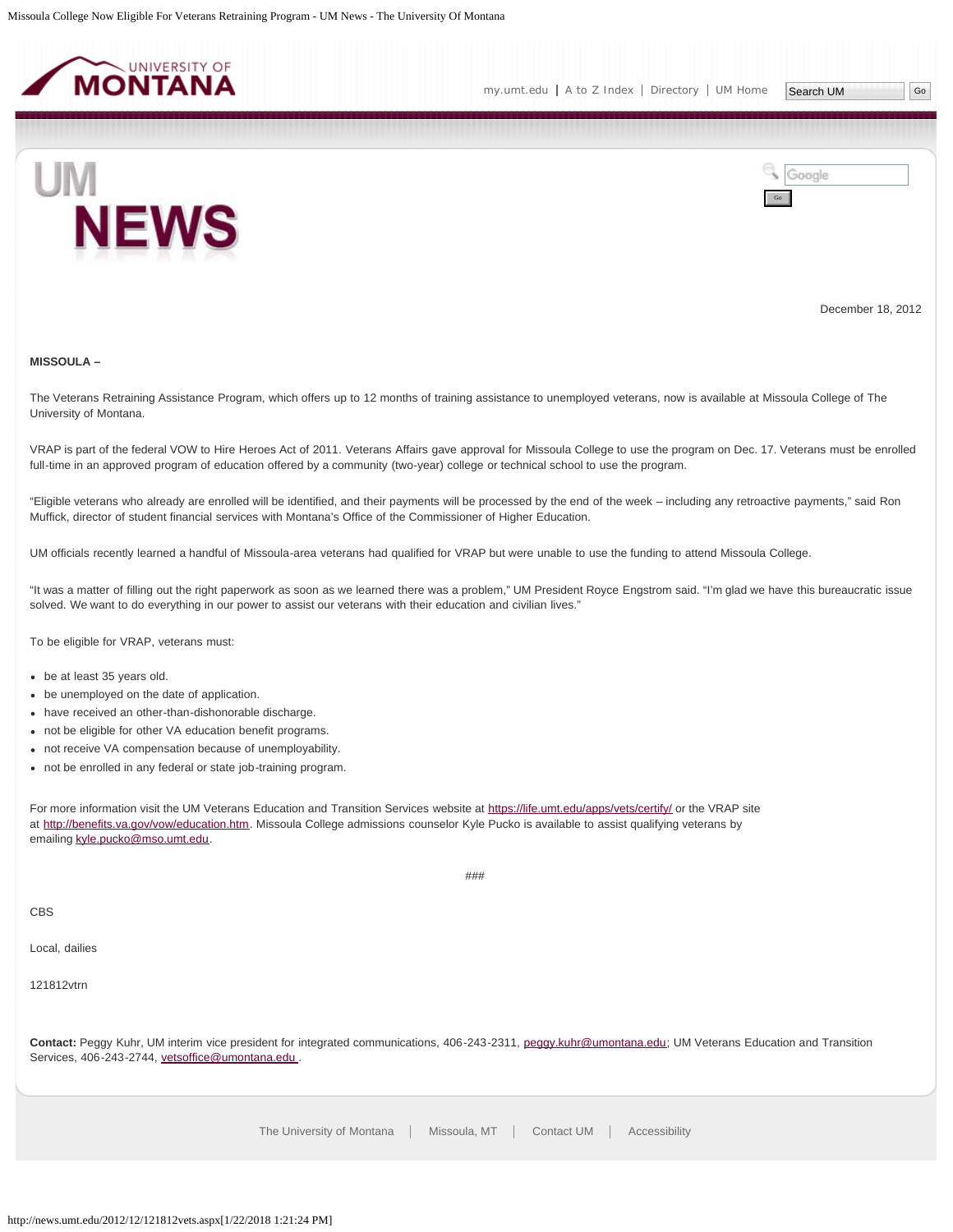<span id="page-12-0"></span>



December 17, 2012

#### **MISSOULA –**

The University of Montana will interview an additional candidate for the position of vice president for integrated communications this week.

The search committee received several late applications, and after reviewing them decided to invite Peggy Kuhr, dean of the UM journalism school and interim communications vice president, to interview. Kuhr resigned as chair of the VPIC search committee before applying.

Kuhr will interview with a variety of campus departments this week, and a public open forum is set for 4:30 p.m. Wednesday, Dec. 19, in the University Center Theater.

The vice president for integrated communications is the chief communications officer for the University and will provide leadership for UM marketing and branding, licensing, social media and all other communications. This position directly oversees the Broadcast Media Center, Printing and Graphic Services and University Relations.

Kuhr has served as the interim vice president since August. She joined UM as dean of the School of Journalism in August 2007 and currently is president of the national Association of Schools of Journalism and Mass Communication.

She had a 26-year career in newspapers before joining the University of Kansas in 2002 as professor and Knight Chair on the Press, Leadership and Community. Kuhr also spent 16 years at The Spokesman-Review in Spokane, Wash., serving as projects editor, city editor, assistant managing editor and, ultimately, managing editor for content.

Four candidates already have interviewed for the vice president position: Scott Ochander, Valparaiso University vice president for integrated marketing and communicationsgreater Chicago area; Mario Schulzke, founder of IdeaMensch, a digital publication aimed at helping entrepreneurs; Kari Dilloo, group communications manager with Microsoft/Bing; and Libby Eckhardt, chief communications officer for the College of Arts and Sciences at Ohio State University.

###

CBS

Western Montana, Dailies

121712vpic

**Contact:** Bill Johnston, chairman, UM vice president for integrated communications search committee, 406-243-5211, [bill.johnston@umontana.edu;](mailto:bill.johnston@umontana.edu) Cary Shimek, search committee member, 406-240-9582, [cary.shimek@umontana.edu](mailto:cary.shimek@umontana.edu).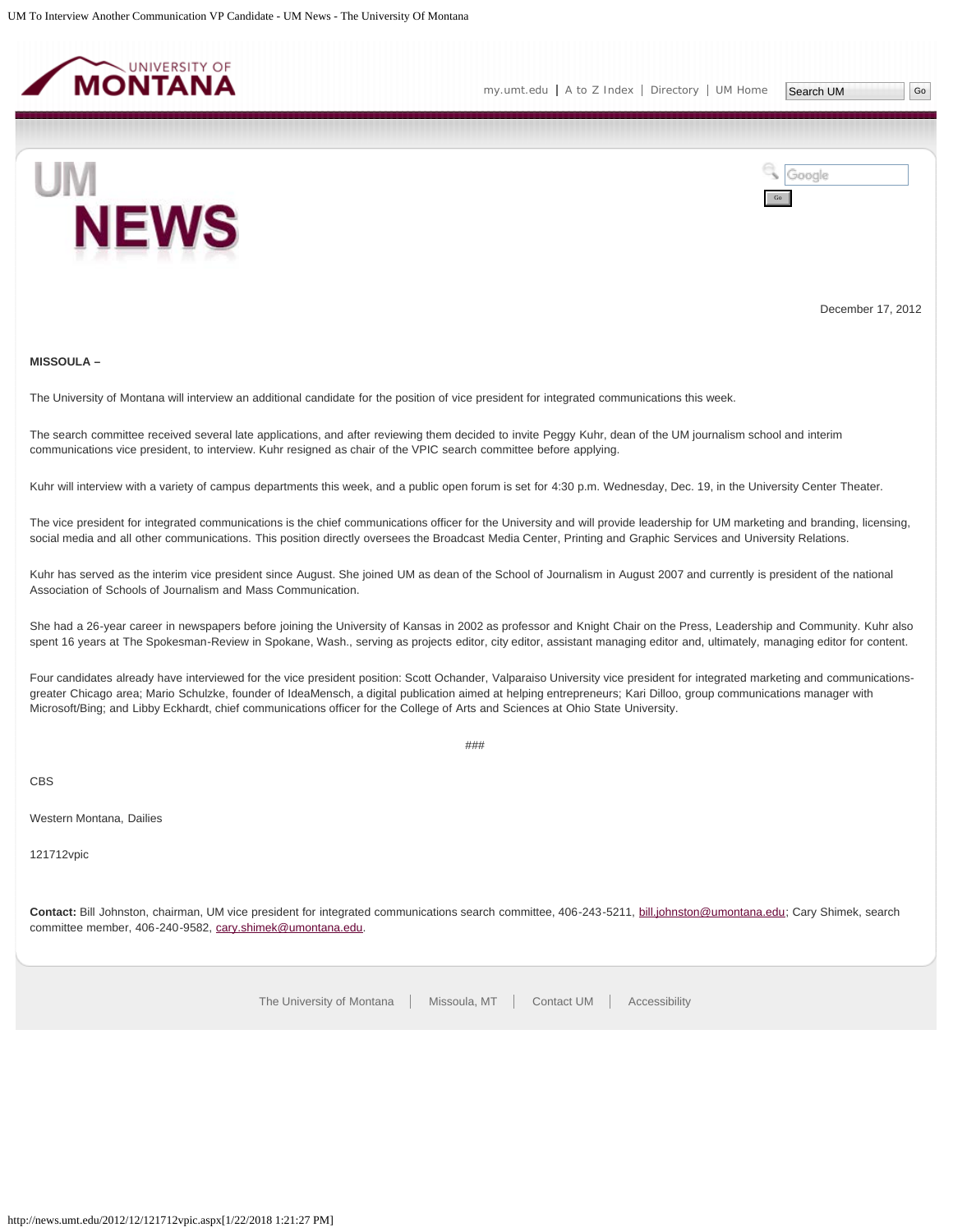<span id="page-13-0"></span>



December 17, 2012

#### **MISSOULA –**

From rigorous academics to a vibrant learning atmosphere, nothing compares to the experience of attending The University of Montana. Alumni say they want today's high school seniors to have the same opportunity they had to learn in this inspiring place. The UM Foundation is asking all University supporters to get involved in ensuring this year's high school seniors are inspired to enroll next fall.

"Student recruitment is a highly competitive business and universities across the country keep raising the stakes," said Royce Engstrom, president of The University of Montana. "We are intent on leveling the playing field for recruiting today's talented high school seniors."

Support from donors will provide more financial aid to this year's seniors. The financial aid awards will depend on how much is donated in the next two months.

"The goal is to ensure every student who wants to attend UM this fall has financial support," Engstrom said.

Zach Brown, a senior from Bozeman, is an example of a student recruited by UM through a competitive scholarship package. Brown spends much of his time working to improve the University as president of the Associated Students of UM. He also has added to the University's prestige by winning two national scholarships, the Truman and Udall scholarships.

"Scholarships, and the donors who funded them, allowed me to focus on my studies and to give back to the University," Brown said. "They impacted the framework of my education. More than that, they changed my life."

Contributions may be made online at [http://www.supportUM.org/classof13](http://www.supportum.org/classof13) or by sending a check to The University of Montana Foundation, P.O. Box 7159, Missoula, MT 59807-7159. Those who wish to discuss a gift over the phone may call 800-443-2593 or 406-243-2593.

###

NH/js

Local

121712corr

**Contact:** Beth Hammock, vice president of strategic communications and marketing, UM Foundation, 406-243-4609, [beth.hammock@umontana.edu.](mailto:beth.hammock@umontana.edu)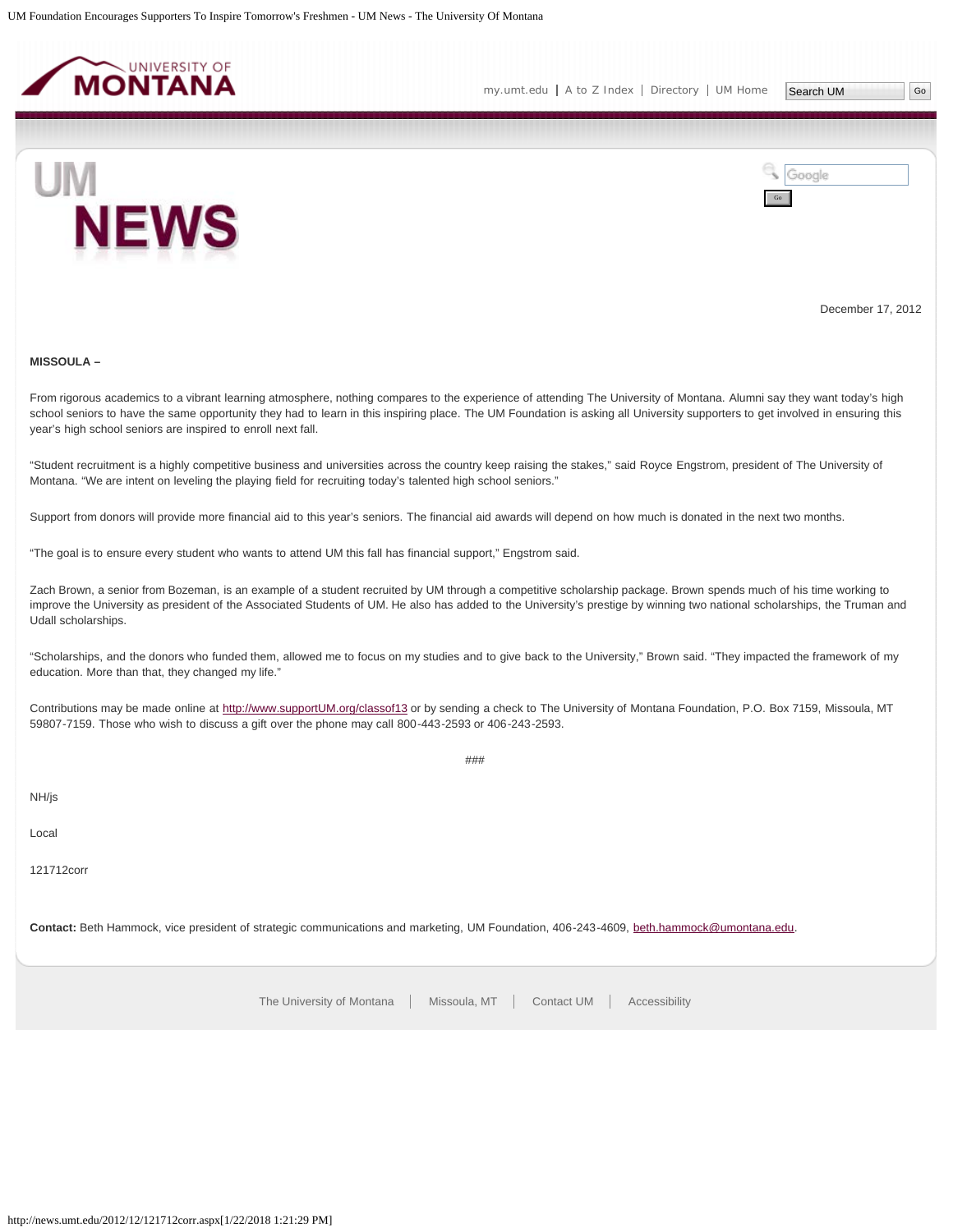<span id="page-14-0"></span>



December 17, 2012

# **MISSOULA –**

The University of Montana will host a memorial service for Robert Duringer, UM vice president for administration and finance, at 11 a.m. Tuesday in the University Center Ballroom. A reception will follow at noon in the Canyon Room of Washington Grizzly Stadium. The public is welcome to attend.

Duringer died Dec. 12. He served UM as an administrator for 12 years and was planning to retire at the end of December.

During his tenure at UM, Duringer oversaw tremendous growth of campus infrastructure, as well as UM's Adams Center, Business Services, Facilities Services, Human Resource Services, Montana Island Lodge, the Office of Public Safety and Office of Planning, Budget and Analysis.

He served in the U. S. Army, reaching the rank of colonel, and worked at the West Point Academy, Oregon State University and the University of Maine before joining UM. Duringer's wife, Jan, works at the University in the Adams Center.

###

CBS

Local

121412duri

**Contact:** Office of the Vice President for Administration and Finance, 406-243-4662, .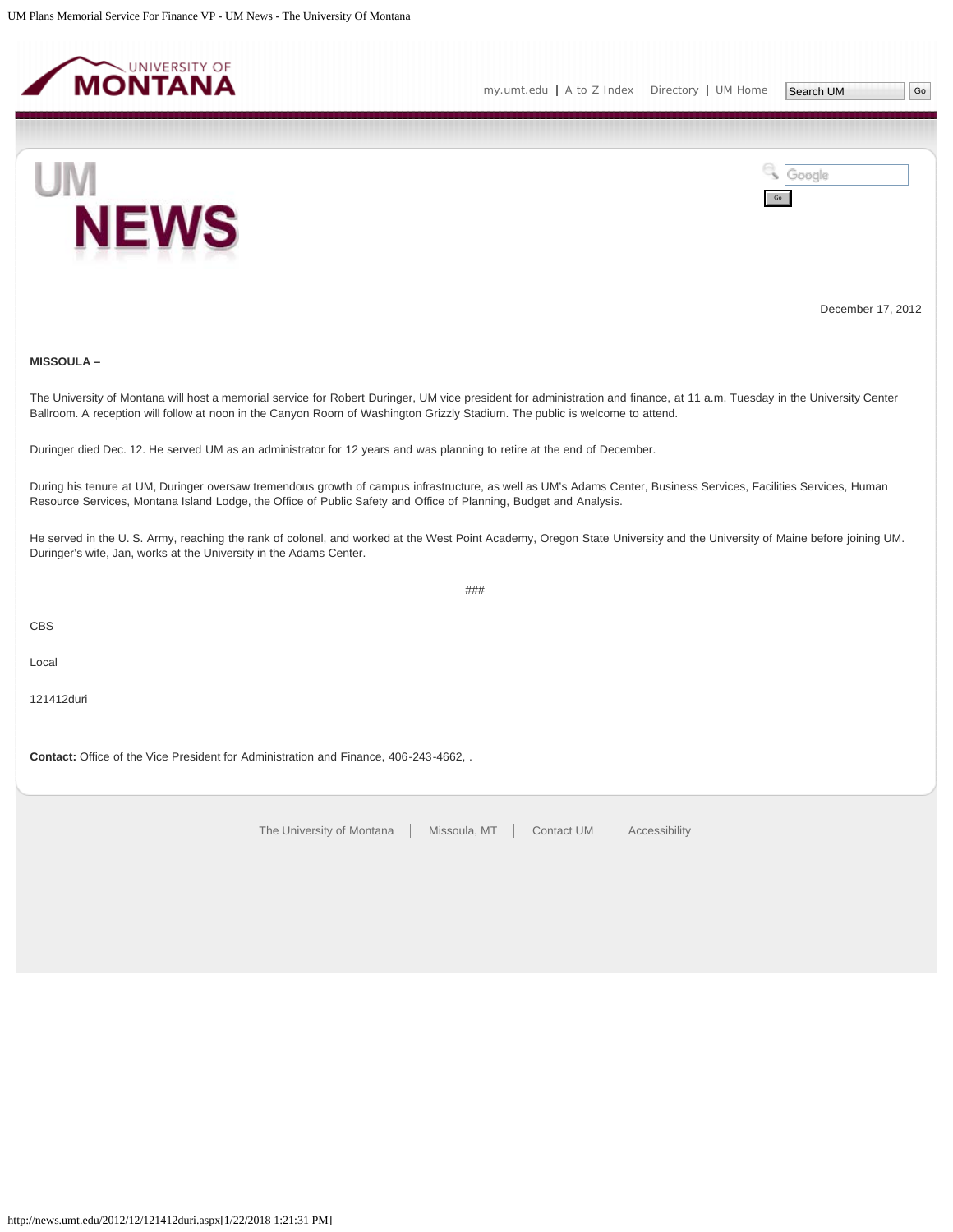<span id="page-15-0"></span>



December 17, 2012

# **MISSOULA** –

The southern rock/blues band North Mississippi Allstars will play a concert at The University of Montana at 8 p.m. Friday, Feb. 15, in the University Center Ballroom. Doors open at 7 p.m. for the show, which was organized by UM Productions.

The North Mississippi Allstars was formed in 1996 by brothers Luther and Cody Dickinson and Chris Chew. The band's albums "Shake Hands With Shorty," "51 Phantom" and "Electric Blue Watermelon" have received Grammy Award nominations for Best Contemporary Blues Album. The group won a Blues Music Award for Best New Artist Debut in 2001. In 2011, they opened for Robert Plant and the Band of Joy on their concert tour.

###

Tickets for the show cost \$20 for general admission and \$15 for students. They are available at all Griz Tix locations, the Adams Center Box Office, online at [http://www.griztix.com](http://www.griztix.com/) and by calling 406-243-4051 or 1-888-MONTANA.

For more information call Zoe Donovan, UM Productions marketing coordinator, at 406-243-4719 or email [marketing@umproductions.org](mailto:marketing@umproductions.org).

BP

Western Montana

121412blue

**Contact:** Zoe Donovan, marketing coordinator, UM Productions, 406-243-4719, [marketing@umproductions.org](mailto:marketing@umproductions.org).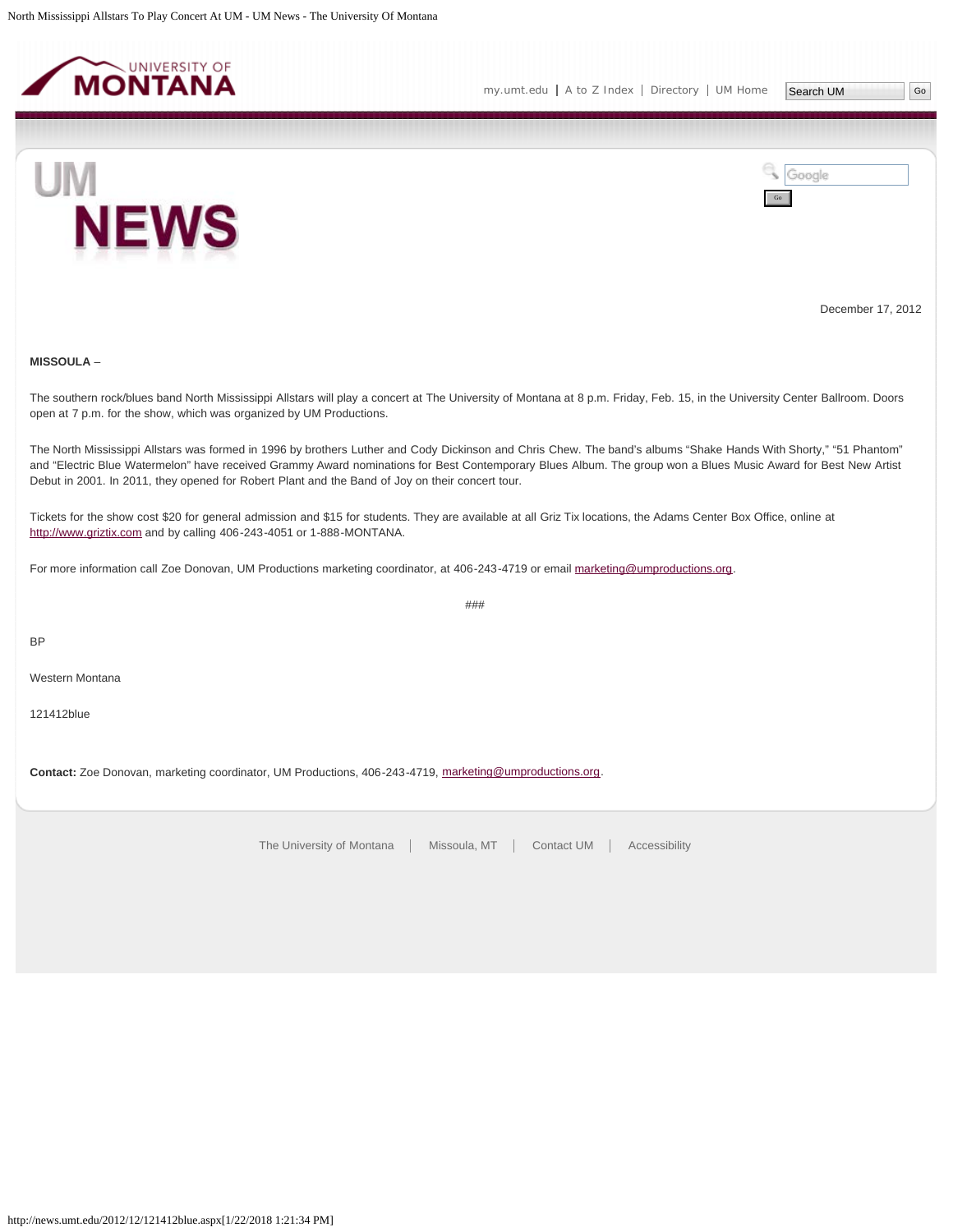<span id="page-16-0"></span>





December 17, 2012

# **MISSOULA –**

The open forums for the final two candidates for The University of Montana vice president of administration and finance position have been scheduled for Monday, Dec. 17, and Thursday, Dec. 20. Lon Whitaker, the first candidate to visit campus, conducted an open forum from 2:45 to 3:45 p.m. Friday, Dec. 14.

The schedule for the open forums is:

- **Monday, Dec. 17:** Michael Reid, 3:30-4:30 p.m., University Center Theater
- **Thursday, Dec. 20:** Rob Gannon, 3:30-4:30 p.m., University Center Theater

The forums are free and open to the University and Missoula communities, and faculty and staff are encouraged to attend.

Resumes for the candidates can be viewed online at [http://www.umt.edu/adminfin/Vice%20President%20Search/.](http://www.umt.edu/adminfin/Vice President Search/) For more information call the UM School of Business Administration Dean Larry Gianchetta, head of the search committee for the vice president, at 406-243-6195.

###

BP

Local

121412foru

**Contact:** Larry Gianchetta, UM School of Business Administration dean and head of the search committee, 406-243-6195, [officeofthedean@business.umt.edu.](mailto:officeofthedean@business.umt.edu)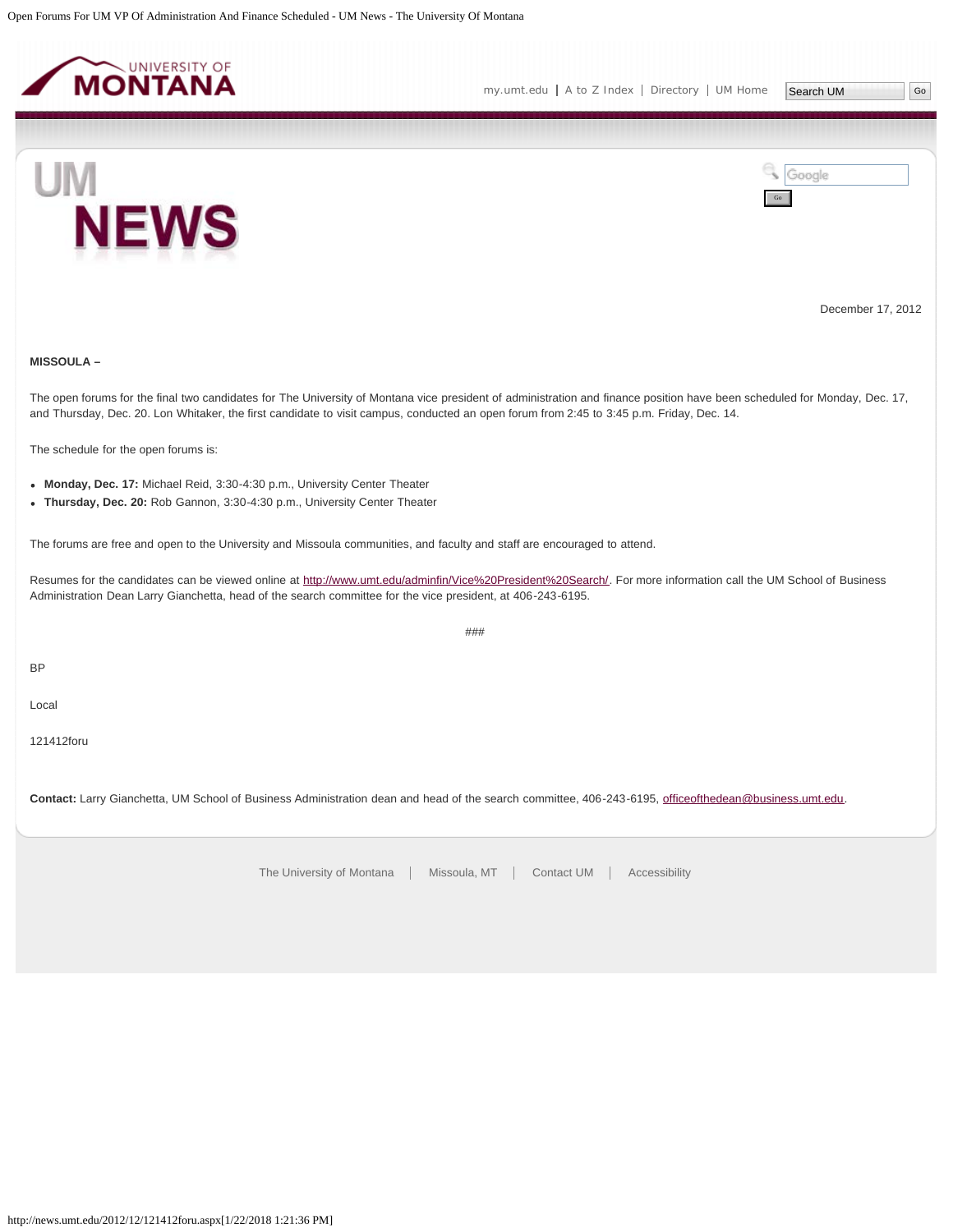<span id="page-17-0"></span>

Go

Google



December 14, 2012

#### **MISSOULA** –

Montana's economy could be significantly impacted by expansion at its existing coal mines and development of new mines, according to a study recently completed by The University of Montana's Bureau of Business and Economic Research.

Expansion of the Spring Creek coal mine near Decker would boost Montana jobs, household income and tax revenues, according to an economic impact study conducted by BBER economist Patrick Barkey.

According to the report, "The Economic Impact of Increased Production at the Spring Creek Mine," commissioned by the Montana Chamber of Commerce, a proposed increase of coal production by 20 million tons at the mine owned by Cloud Peak Energy would more than double output at the facility and require expansion in capital and equipment, labor force and new purchases of resources such as electricity and work uniforms.

The study found that with a status-quo, no-expansion scenario, by 2018 the project is expected to create 1,421 permanent jobs across a wide range of industries and occupations in all regions of the state. Income for Montana households would collectively increase by more than \$58 million. Projected state government tax revenues on coal production and growth in Montana's tax base were estimated to reach more than \$55 million per year.

BBER's study found that the Spring Creek expansion also would generate higher rail volume across Montana. Rail and coal jobs pay significantly more in wages and benefits than the state average, and the spending by those workers combined with additional purchases by vendors and suppliers would support hundreds of additional jobs in industries such as construction, retail, health care services and public schools.

BBER director and study author Barkey notes that while a number of coal projects in the state propose new mines, Spring Creek is unique in that it represents growth of an existing operation.

###

"This is the first study we've done that measures growth as a result of coal expansion," Barkey said. "The results demonstrate that whether we measure jobs, income or output, the economy of the state of Montana stands to benefit significantly from the project."

BBER is a research center producing economic and industry data for Montana. For more information visit [http://www.bber.umt.edu/.](http://www.bber.umt.edu/)

CH/cbs

**State** 

121412coal

**Contact:** Patrick Barkey, director, UM Bureau of Business and Economic Research, 406-243-5113, [patrick.barkey@business.umt.edu.](mailto:patrick.barkey@business.umt.edu)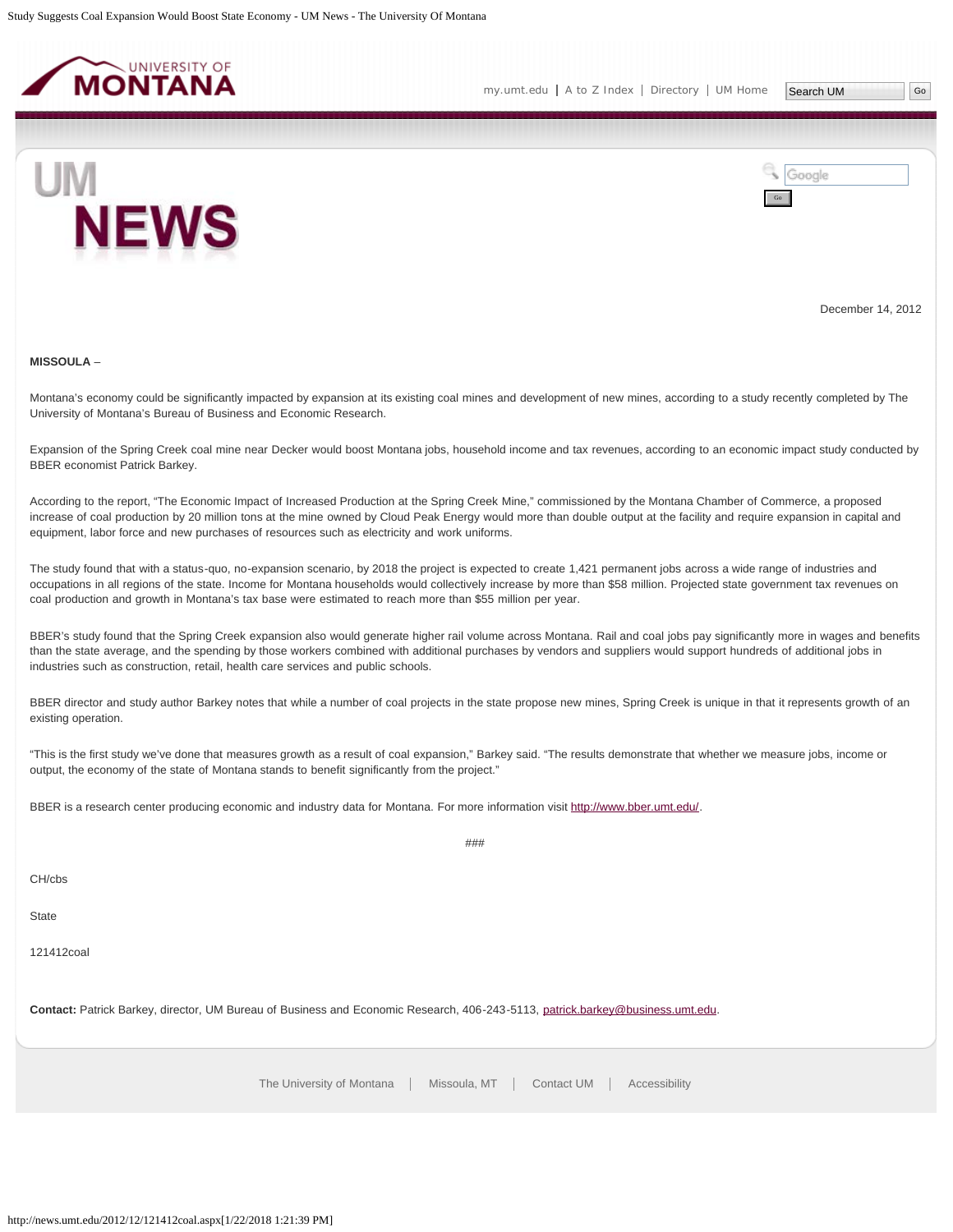<span id="page-18-0"></span>





December 12, 2012

#### **MISSOULA –**

In an effort to meet future community transportation needs in Missoula, Associated Students of The University of Montana Transportation recently applied for and received a Clean Diesel Grant from Montana Department of Environmental Quality. A new El Dorado bus will replace one of the 1997 New Flyer buses currently in use. The new bus is expected to arrive in September 2013. According to Brian Spangler of Montana DEQ, ASUM Transportation was a great candidate for this grant.

Due to the increased demand for bus service, students purchased used equipment to meet growing needs. The service gave 3,860 rides in 2000 and 445,000 rides in 2012, increasing from a 15-passenger van to a six-bus system in a very short time. With buses costing around \$400,000 new and \$40,000 used, the students found that used buses met their needs but were not state-of-the-art equipment and caused some issues with the surrounding neighborhood. In an effort to address these concerns, ASUM has been looking for additional funding and was thrilled to be awarded this grant.

"ASUM Transportation has taken community concerns about noise and pollution levels very seriously," said ASUM President Zach Brown. "Our service has been reducing traffic congestion and overall emissions along our routes for years. But it is our obligation to plan for future growth so that we can purchase the most efficient, quiet and environmentally friendly buses that student dollars can afford. This grant is a huge step in the right direction – for us and for the community of Missoula."

Students continue to appreciate the convenience and efficiency of their bus system. Likewise, many University District residents appreciate reduced traffic counts in this corridor even as the student population increases. The new bus and the existing system are essential to linking student housing, recreation, general services and Missoula College to the mountain campus.

Sally Daer, a long-time Missoula resident and member of the University District community, has seen ASUM Transportation services improve her neighborhood over the past decade.

"I used to have a really hard time backing out of my driveway because of traffic, but ASUM's bus service has really reduced traffic congestion along Arthur Avenue and I no longer have those problems," she said. "I think those buses have really improved my neighborhood over the years."

###

ASUM Transportation is one of only a handful of student-run, student-funded transportation organizations in the country.

For more information call ASUM Transportation Director Nancy Wilson or visit [http://life.umt.edu/asum/asum\\_agencies/Transportation/.](http://life.umt.edu/asum/asum_agencies/Transportation/)

NW/all

Local

121212buss

**Contact:** Nancy Wilson, ASUM Office of Transportation director, 406-243-4599, [nancy.wilson@mso.umt.edu;](mailto:nancy.wilson@mso.umt.edu) Zach Brown , ASUM president, 406-243-2038 (office), 406- 396-3037 (cell), [asum.president@mso.umt.edu](mailto:asum.president@mso.umt.edu).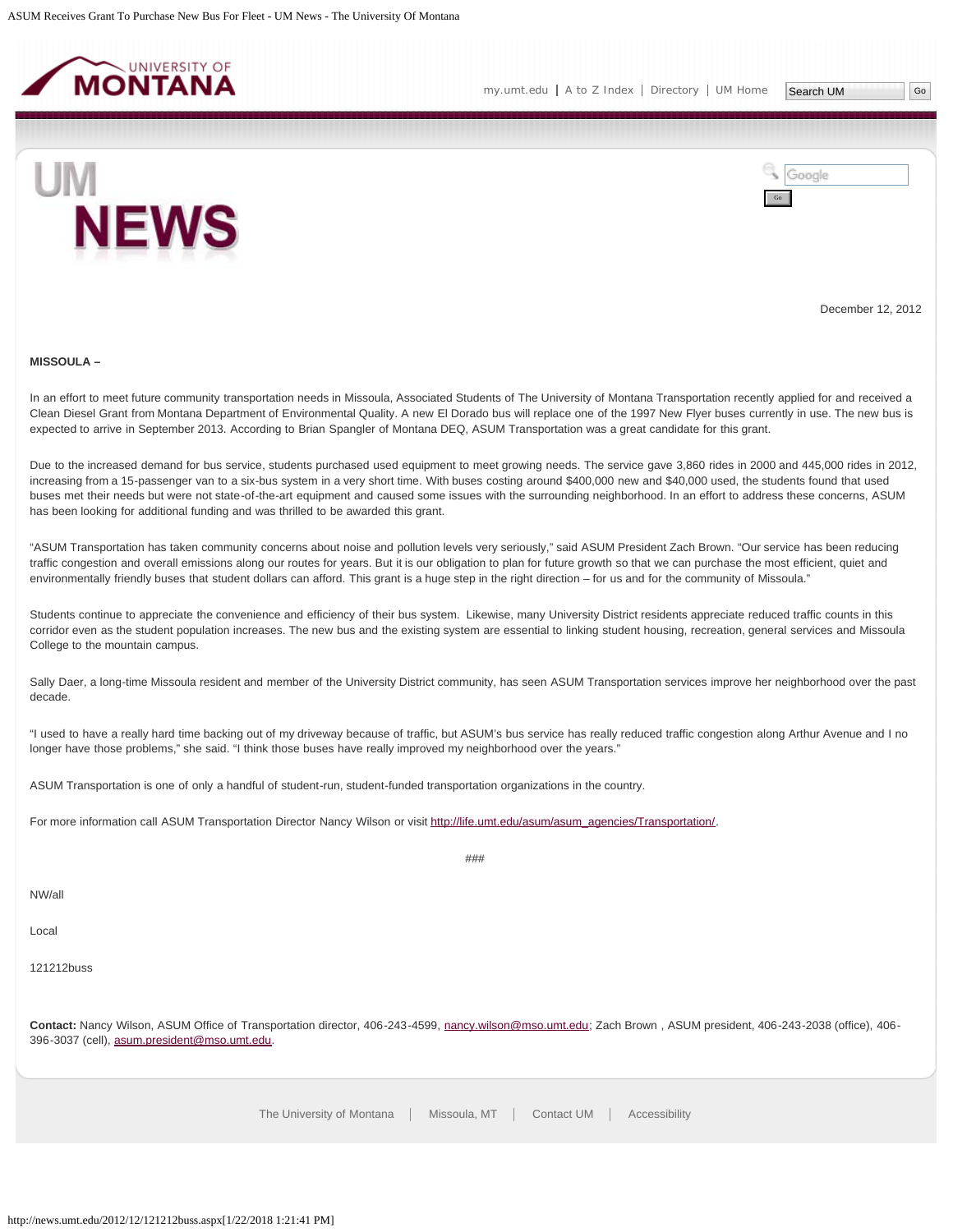<span id="page-19-0"></span>

[my.umt.edu](http://my.umt.edu/) | [A to Z Index](http://www.umt.edu/search/atoz/) | [Directory](http://www.umt.edu/directory/) | [UM Home](http://www.umt.edu/)



Go

Google



December 12, 2012

#### **MISSOULA** –

Unique Montana gifts such as coffee from Missoula-based Hunter Bay and golf balls with Grizzly paws are among the items University of Montana Entertainment Management students are collecting to put in gift bags for nearly 50 musicians who will play at a festival put together by one of music's biggest names, Eric Clapton.

Clapton's Crossroads Guitar Festival 2013, sponsored by Chase, will be held in New York's Madison Square Garden April 12-13 and is a benefit for Crossroads Centre Antigua, a chemical dependency treatment center founded by Clapton.

Students are working with businesses throughout the state to get owners to donate locally made products and bring a touch of Montana to New York City, according to Scott Douglas, program director of UM's School of Business Administration Entertainment Management program.

The gift bags will go to musicians, including John Mayer, Keith Urban, Jeff Beck, Brad Paisley, B.B. King and many others, who will donate their time and talent to raise funds for Crossroads Centre Antigua.

In addition to getting the donations for gift bags, entertainment management students will help publicize and promote the Crossroads festival. This is the fourth festival in which the students have been involved.

"This is an incredible learning opportunity for the students," Douglas said. "Helping raise money for the Crossroads Centre is a worthwhile cause, and students will get to work on a festival featuring some of the world's most legendary guitar players."

Darah Fogarty, a UM business school graduate student who works with the Entertainment Management program is excited about promoting - and attending - the Madison Square Garden festival. An up-and-coming Montana singer/songwriter, Fogarty said she looks forward to seeing such talented musicians all on one stage.

Fogarty said the education and opportunities she's gotten through the UM Entertainment Management program have influenced her career decisions. "I hope to take what I've learned and develop as an artist, entertainer and entrepreneur," she said.

Montana businesses that have items they would like to donate for the artist gift bags can call Paul Tappon, a UMEM senior, at 541-979-2455 or email [prtappon@gmail.com.](mailto:prtappon@gmail.com)

For more information on the Crossroads festival, visit [http://www.crossroadsguitarfestival.com/.](http://www.crossroadsguitarfestival.com/)

The Entertainment Management program covers many aspects of the entertainment business including music, television, film, sports, live performance, literary and visual arts. The program introduces students to the business of entertainment while giving them the opportunity to speak with and learn from professionals in the industry.

###

SF/all

**State** 

121212gift

**Contact:** Shannon Furniss, editor, UM School of Business Administration, 406-243-2782, [shannon.furniss@business.umt.edu](mailto:shannon.furniss@business.umt.edu).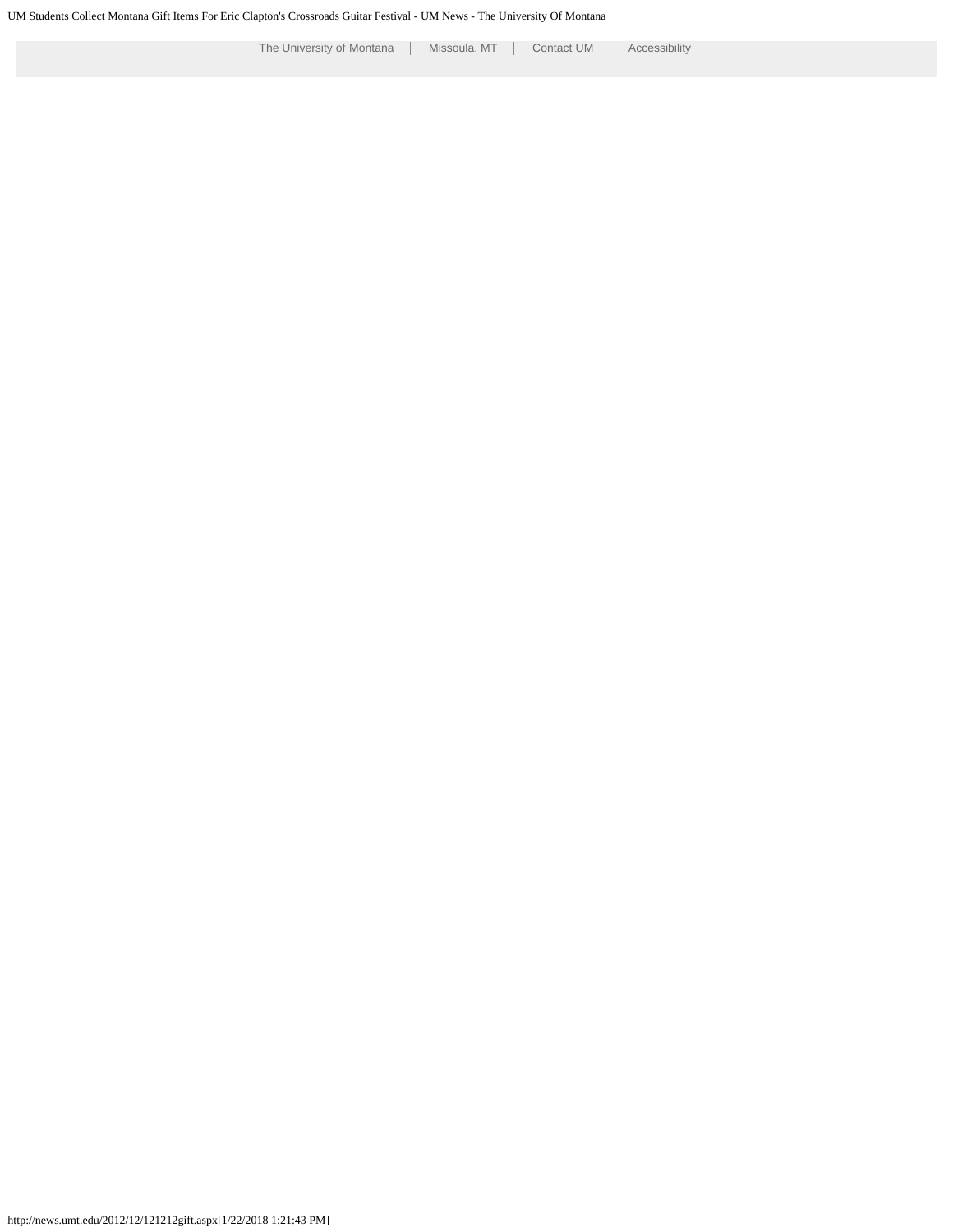<span id="page-21-0"></span>



December 11, 2012

#### **MISSOULA** –

Three final candidates for The University of Montana vice president of administration and finance position will visit campus in the next two weeks. Lon Whitaker, Michael Reid and Rob Gannon will conduct on-campus interviews and public forums during their visits.

The vice president for administration and finance oversees departments including the Adams Center, Business Services, Facilities Services, Montana Island Lodge, Human Resource Services, Public Safety, and Planning, Budget and Analysis. The office is responsible for all administrative and financial support activities within the University, as well as the campuses in Butte, Dillon and Helena.

The first candidate open forum, with Whitaker, is scheduled for 2:45 p.m. Friday, Dec. 14, in the University Center Theater. The time and location of the open forums for the other candidates has not yet been announced, but Reid will visit campus Monday and Tuesday, Dec. 17-18, and Gannon will visit Thursday and Friday, Dec. 20-21. University faculty and staff, along with members of the community, are encouraged to attend the forums.

Whitaker currently is the vice president for finance and administration at Eastern Oregon University, and previously served five years as the vice president of business affairs at Salish Kootenai College. He also has worked as an accounting and business instructor at Helena College UM (formerly Helena College of Technology), and as an equity analyst and information systems auditor for the State of Montana. Whitaker holds an MBA from UM and bachelor's degrees in accounting and business administration/finance from Carroll College.

Reid is the vice president for finance and administration at Angelo State University in Texas. He also served as the vice president for finance and administration from 2004 to 2011 at Mansfield University of Pennsylvania and from 2001 to 2004 at Pueblo Community College in Colorado. He has held other financial positions at Southern Utah University, Dixie State College and Utah State University. He holds both an MBA and bachelor's degree in finance from Utah State University.

Gannon is the human resource manager for the Department of Transportation in King County, Wash. From 2003 to 2011, he served as the director of academic budgets and personnel at UM, and previously was the director of Human Resource Services and interim director of equal opportunity and affirmative action at the University. Prior to working at UM, Gannon held private-sector positions at Starbucks Coffee Co., Amazon.com and a Seattle law firm. He holds both a master's of public administration and bachelor's degree in English from UM. He also has completed Harvard Executive Education in negotiation and competitive decision-making and negotiating labor agreements.

Candidate resumes and campus-visit schedules can be viewed at [http://www.umt.edu/adminfin/Vice%20President%20Search/.](http://www.umt.edu/adminfin/Vice President Search/) For more information call the UM School of Business Administration Dean Larry Gianchetta, head of the search committee for the vice president, at 406-243-6195.

###

**BP** 

Local

121112vpad

**Contact:** Larry Gianchetta, UM School of Business Administration dean and head of the search committee, 406-243-6195, [officeofthedean@business.umt.edu.](mailto:officeofthedean@business.umt.edu)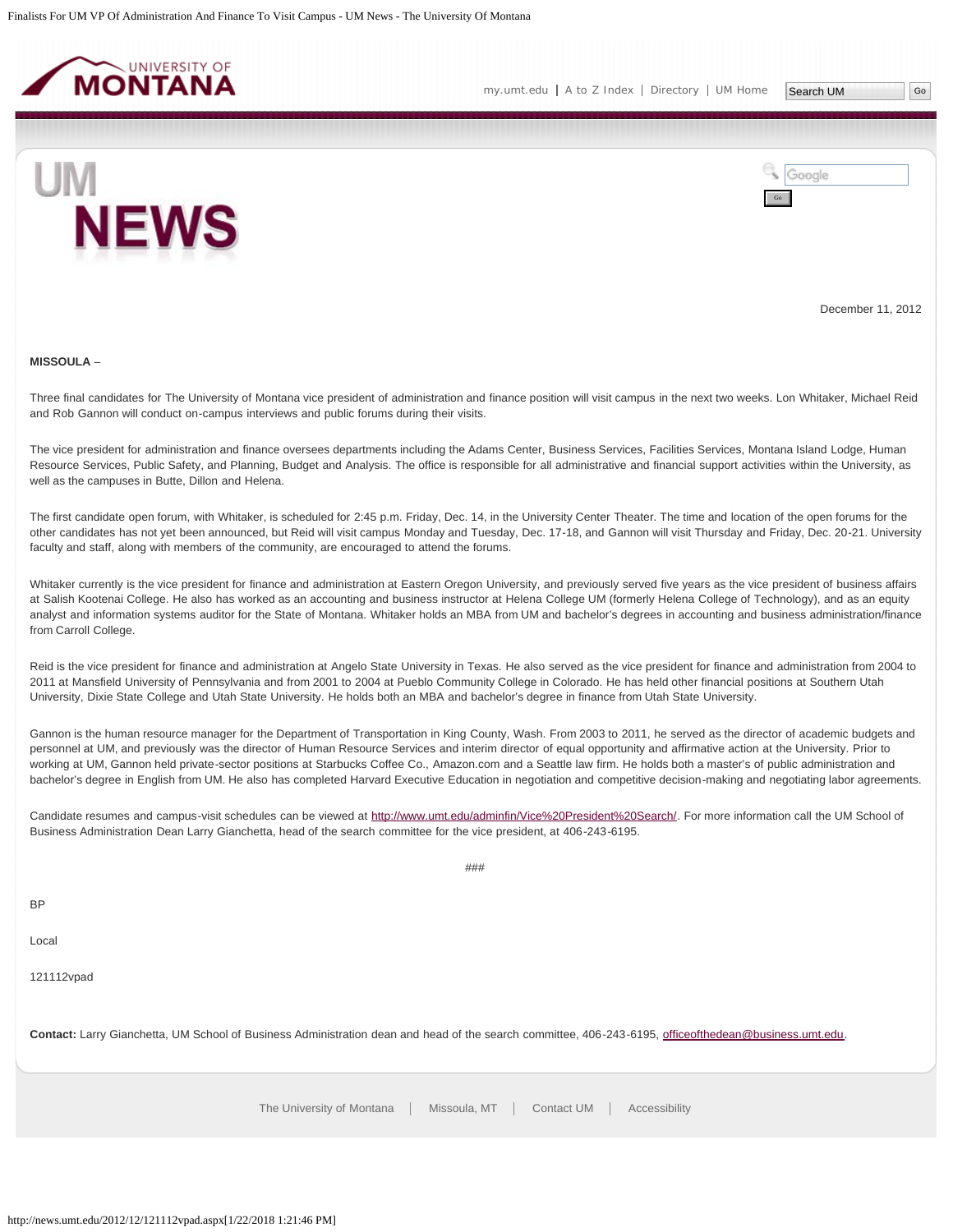<span id="page-22-0"></span>



December 11, 2012

# **MISSOULA** –

Presale tickets for the upcoming Tracy Morgan stand-up comedy show will be available Thursday, Dec. 13. Morgan's show "Excuse My French" will begin at 7 p.m. Thursday, March 28, in the George and Jane Dennison Theatre at The University of Montana.

Presale tickets will be available from 10 a.m. to 11:59 p.m. online at [http://www.griztix.com](http://www.griztix.com/) with the password "French." Public tickets will go on sale at 10 a.m. Friday, Dec. 14. Tickets cost \$49.50 and will be available for purchase at the Adams Center Box Office, all GrizTix outlets, by phone at 406-243-4051 or online. Additional fees may apply.

Morgan is a star of NBC's sitcom "30 Rock" and a former "Saturday Night Live" cast member. During his seven-year stint on SNL he created the memorable characters Astronaut Jones and Brian Fellow. He was nominated for an Emmy Award in 2009 for his work on "30 Rock" and for the past five years has been nominated for the Supporting Actor NAACP Image Award. In 2011, Morgan headlined the New York Comedy Festival, which featured comedians such as Bill Maher, Andy Samberg and Patton Oswalt.

###

"Excuse My French" is recommended for a mature audience. For more information call UM Productions Marketing Coordinator Zoe Donovan at 406-243-4719 or email [marketing@umproductions.org.](mailto:marketing@umproductions.org)

**BP** 

Western Montana

121112sale

**Contact:** Zoe Donovan, marketing coordinator, UM Productions, 406-243-4719, [marketing@umproductions.org](mailto:marketing@umproductions.org).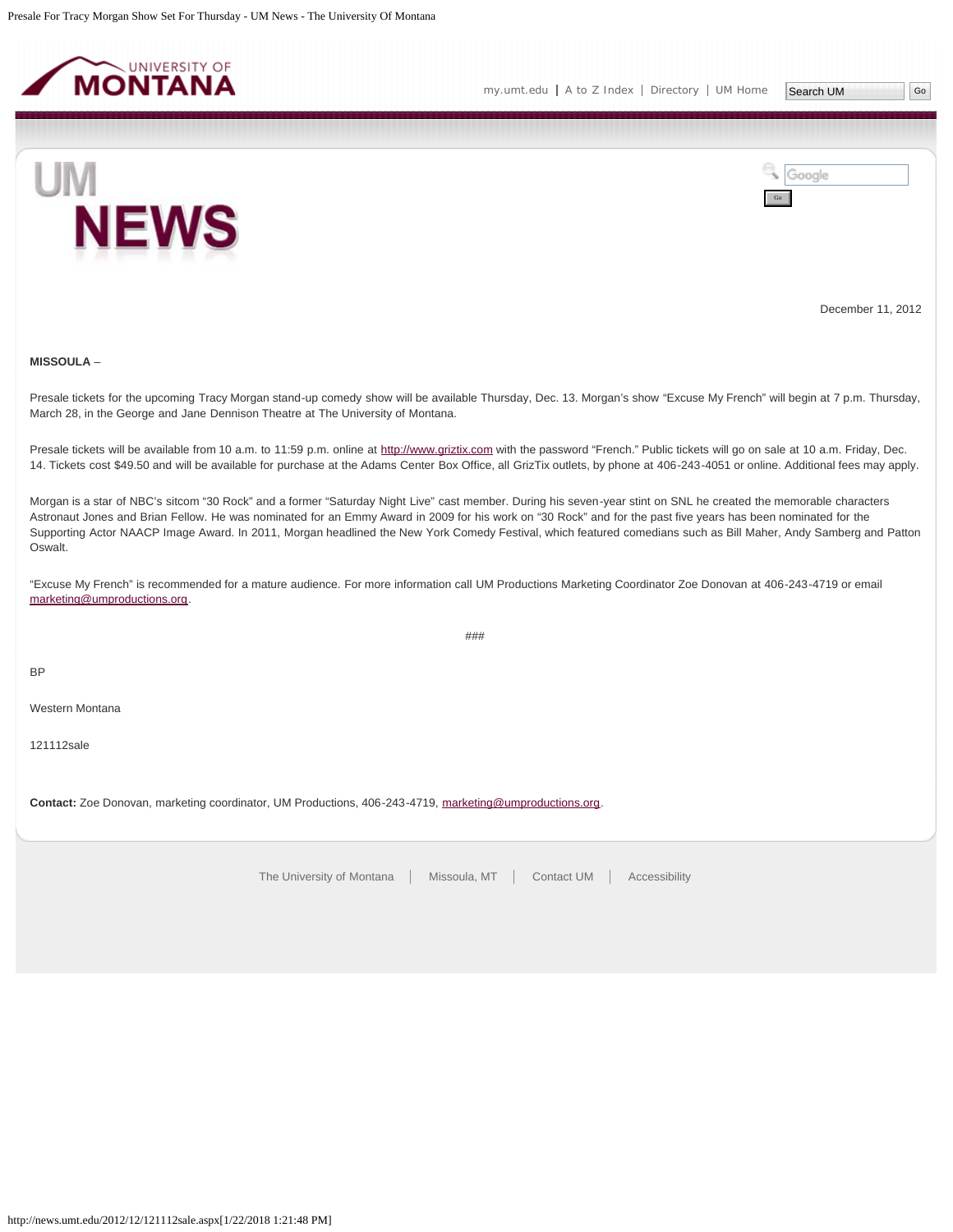<span id="page-23-0"></span>



December 10, 2012

#### **MISSOULA** –

When Mary Drenning begins her coursework at The University of Montana in January, she hopes to bring \$100,000 with her. Drenning, an incoming student in UM's Pre-Medical Sciences Program, is a top-10 finalist for the 2012 Dr Pepper Tuition Giveaway.

The Dr Pepper Tuition Giveaway accepted one-minute video pitches from students across the country to explain why they deserve to win a \$100,000 scholarship. Of the top-10 finalists, the top five whom receive votes from the public will get the chance to throw for the scholarship at the Discover BCS National Championship Game on Monday, Jan. 7.

Drenning, who hopes to become a veterinarian, is up against students pursuing careers as teachers, engineers, social workers and more. Members of the public can vote for finalists each day, once with an email or social-networking account, and once with a special Twitter hashtag.

Drenning first heard about the competition after doing a Google search for scholarships. Her brother helped her film the one-minute video pitch in the August heat of Orlando, Fla., where Drenning attends Valencia College. Luckily, it wasn't difficult to come up with something to say in her pitch.

"I'm passionate," she said. "I can talk for hours about wanting to be a vet."

Drenning has wanted to come to Montana since childhood. When she was 13 years old she started researching universities in the state. After she discovered that UM offered a bachelor's degree in ecology and organismal biology, she knew Missoula was the right destination.

"At most universities, you can get a biology or chemistry degree, but you have to take all the pre-vet classes separately," she said. "In the UM program, all the classes are built into the degree."

By acquiring her pre-veterinary requirements within her degree program, Drenning can save time and money on the long journey to becoming a veterinarian. She already received a \$2,500 scholarship through Dr Pepper for making it to the tuition giveaway finals, but the full prize wouldn't hurt.

The Pre-Medical Sciences Program is an advising program within the UM College of Health Professions and Biomedical Sciences. The program helps students become wellinformed, well-prepared applicants to health professions schools in disciplines such as dentistry, osteopathic medicine, veterinary medicine and optometry.

Voting is open until Dec. 17, and Drenning's video can be viewed online at<http://www.drpeppertuition.com/entry/55>. She currently is in eighth place. For more information call Drenning at 321-439-9072 or email [cannonandgreta@gmail.com.](mailto:cannonandgreta@gmail.com) For more information on UM's Pre-Medical Advising Program, visit http://www.health.umt.edu/pre-med/fag.

###

BP **State** 121012dren **Contact:** Mary Denning, incoming UM student, 321-439-9072, cannonandgreta@gmail.com.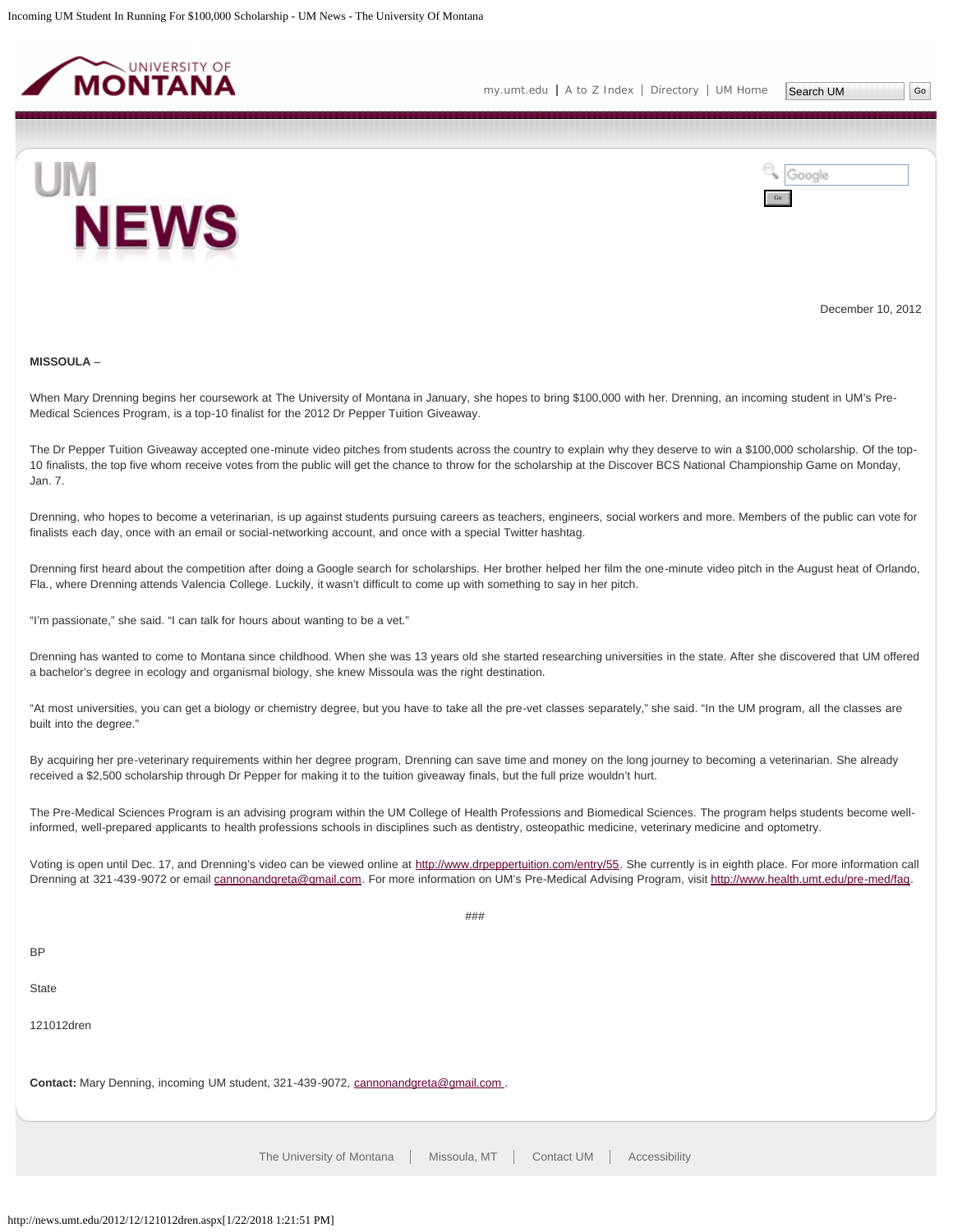Incoming UM Student In Running For \$100,000 Scholarship - UM News - The University Of Montana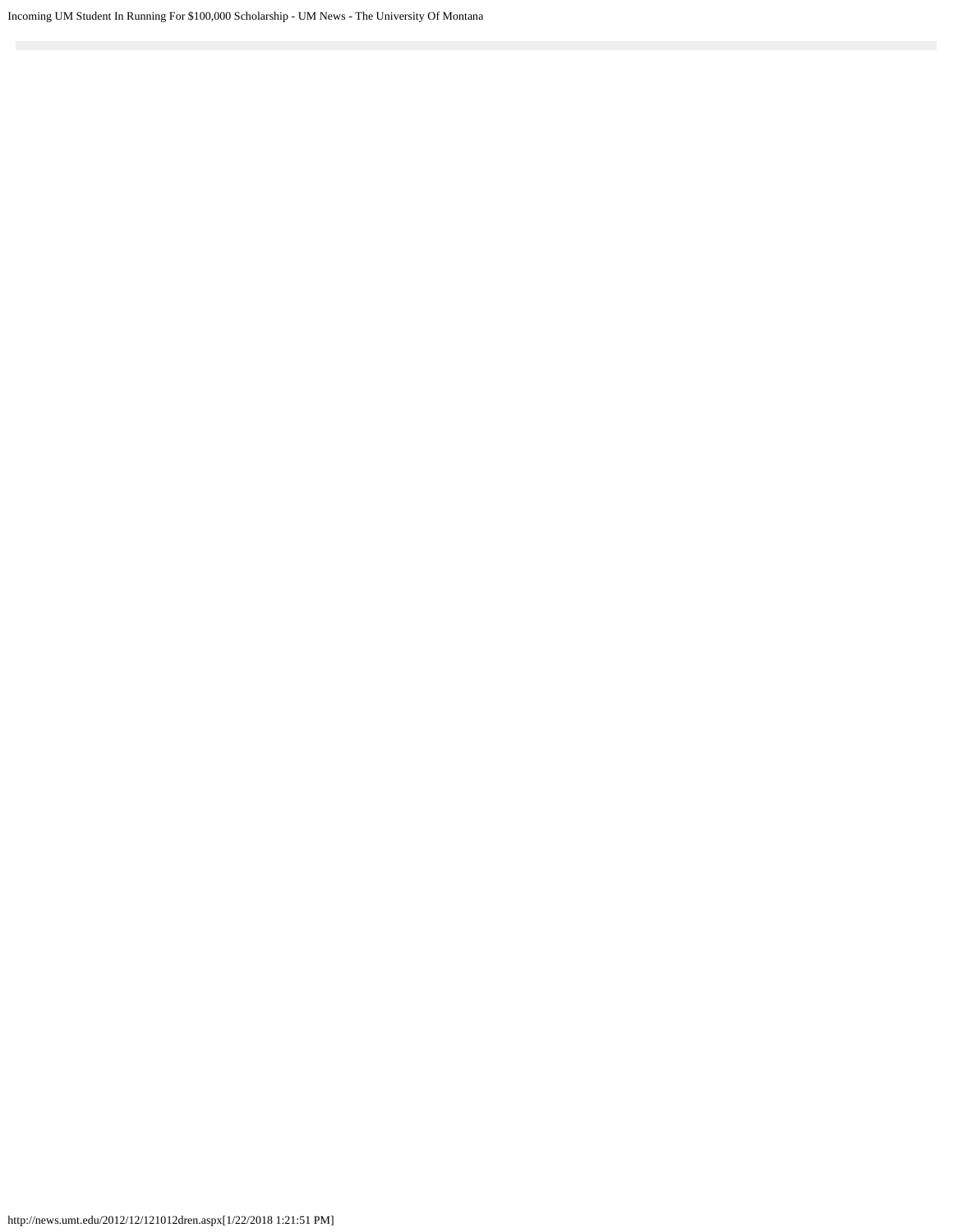<span id="page-25-0"></span>

Google



Go

December 10, 2012

#### **MISSOULA –**

City of Missoula and University of Montana leaders launched a new Community Quality of Life Initiative on Monday, Dec. 10, pledging to work together on a variety of methods to enhance student housing options and improve neighborhood relations.

Mayor John Engen, University of Montana President Royce Engstrom and Associated Students of UM President Zach Brown signed a memorandum of understanding regarding the initiative at the UM president's residence in the University District.

The parties agreed to work together to create up to 1,000 units of safe, affordable student housing close to campus within two years. They also will cooperate on expanding the city's quality of life program, ASUM's Neighborhood Ambassador Program and UM-community outreach efforts.

Involving both ASUM and the UM Office of Public Safety, the expanded programs will educate about and enforce laws on issues such as speeding, underage drinking at parties, parking, littering, animal welfare, and neighbor-to-neighbor relations.

The partnership will go a long way toward calming long-term tensions in the neighborhood, Mayor Engen said.

"We've been working together to find a way to address long-standing concerns in our community in a meaningful, positive way," Engen said. "This initiative is deliberate, practical and, frankly, overdue. I'm excited to work with our partners in this effort to make Missoula an even better place for all of her citizens."

Engstrom said the goal of the initiative is to increase the quantity and quality of affordable housing for students, improve all city neighborhoods through a quality of life program, and improve transportation and parking options for all residents.

"Our community is among this University's greatest assets, and vice-versa," Engstrom said. "It is in everyone's interest to further improve our relationship. We want to be the best of neighbors and true partners, and we want to demonstrate that – not just by having good intentions, but also by taking action."

ASUM leadership is pleased to be part of a consolidated approach to providing safe near-campus housing that is appropriate and affordable for students, Brown said. The partners also will work to improve existing rental housing through basic regulation of residential rental property. That work will include the Missoula City Council, the Montana Legislature and the private sector and will emphasize safety, code enforcement, education and neighborhood courtesy.

"Students and permanent residents are invested in the future of this community, and the ASUM leadership is fully committed to improving relationships moving forward," Brown said. "The University, its students and the community of Missoula are all inextricably linked, but collaboration between these groups has not always been evident. The signing of this document signals a new trend of leadership in this community that is very exciting to me."

###

GM/cbs

Western Montana

121012pldg

**Contact:** Peggy Kuhr, UM interim vice president for integrated communications, 406-243-2311, [peggy.kuhr@mso.umt.edu;](mailto:peggy.kuhr@mso.umt.edu) Ginny Merriam, City of Missoula public information/communications director, 406-552-6007, [gmerriam@ci.missoula.mt.us;](mailto:gmerriam@ci.missoula.mt.us) Zach Brown, ASUM president, 406-243-2038, [asum.president@mso.umt.edu](mailto:asum.president@mso.umt.edu).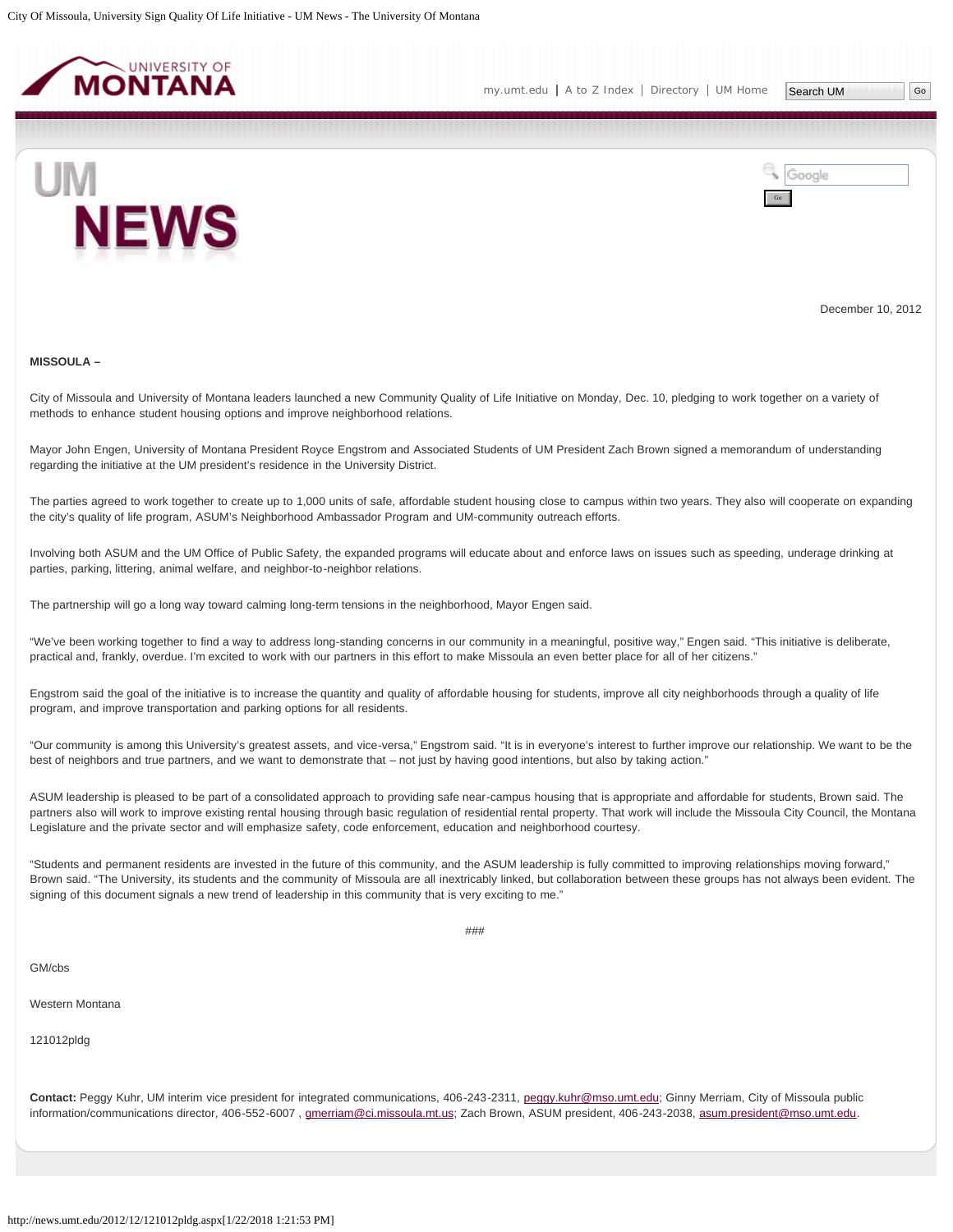| The University of Montana | Missoula, MT | Contact UM | Accessibility |
|---------------------------|--------------|------------|---------------|
|---------------------------|--------------|------------|---------------|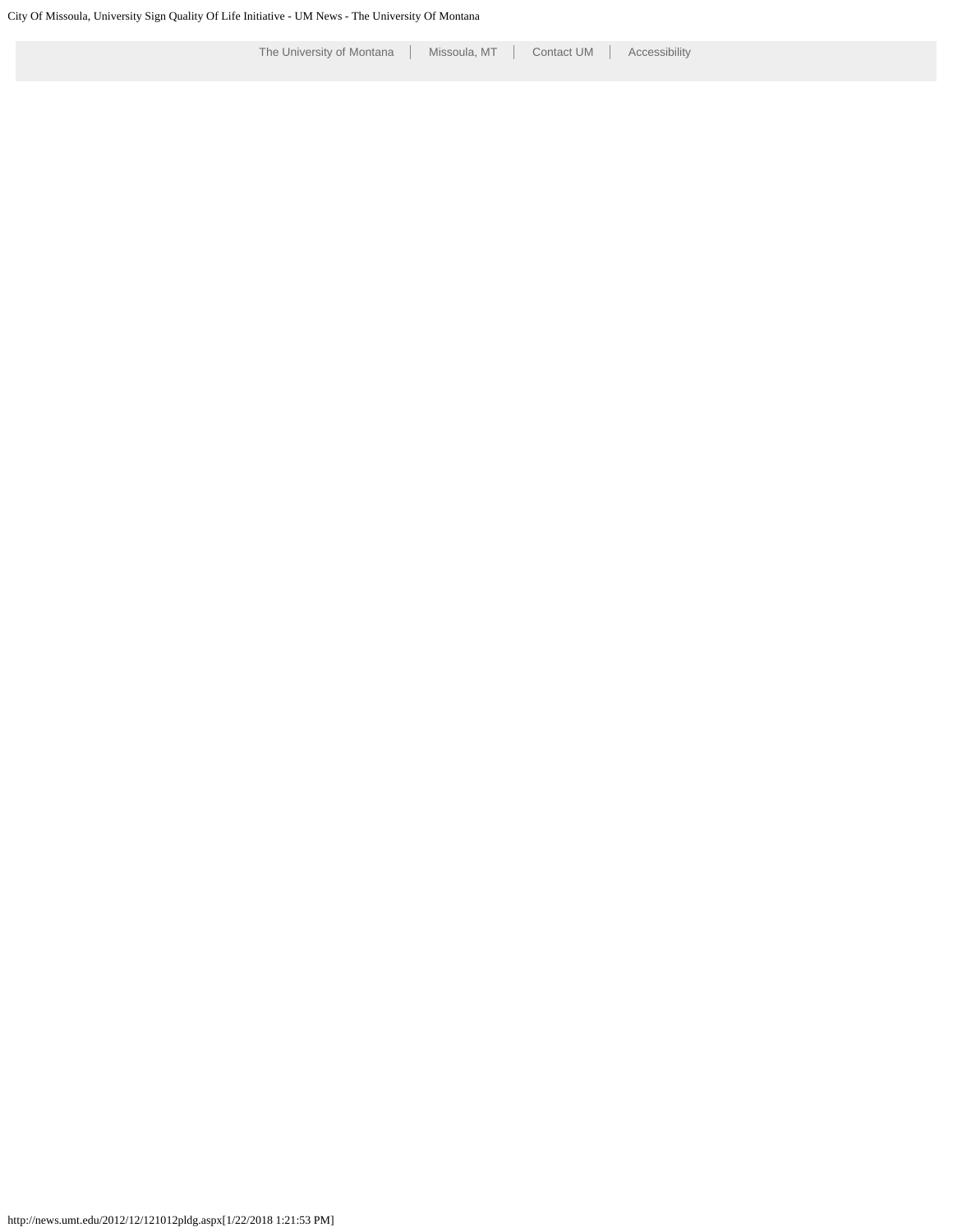<span id="page-27-0"></span>



December 07, 2012

# **MISSOULA** –

Star of NBC's sitcom "30 Rock" and former "Saturday Night Live" cast member Tracy Morgan will bring his stand-up comedy routine "Excuse My French" to The University of Montana on Thursday, March 28, 2013. The show is meant for mature audiences and will begin at 7 p.m. in the George and Jane Dennison Theatre on campus.

Morgan has played many successful roles on television, and during his seven-year stint on SNL he created the memorable characters "Astronaut Jones" and "Brian Fellow." He was nominated for an Emmy Award in 2009 for his work on "30 Rock" and for the past five years has been nominated for the Supporting Actor NAACP Image Award. In 2011, Morgan headlined the New York Comedy Festival, which featured comedians such as Bill Maher, Andy Samberg and Patton Oswalt.

Tickets for "Excuse My French" go on sale at 10 a.m. Friday, Dec. 14, and will cost \$49.50. They are available for purchase at the Adams Center Box Office, all GrizTix outlets, by phone at 406-243-4051 or online at [http://www.griztix.com](http://www.griztix.com/). Additional fees may apply.

For more information call UM Productions Marketing Coordinator Zoe Donovan at 406-243-4719 or email [marketing@umproductions.org.](mailto:marketing@umproductions.org)

###

BP Western Montana 120712morg

**Contact:** Zoe Donovan, marketing coordinator, UM Productions, 406-243-4719, [marketing@umproductions.org](mailto:marketing@umproductions.org).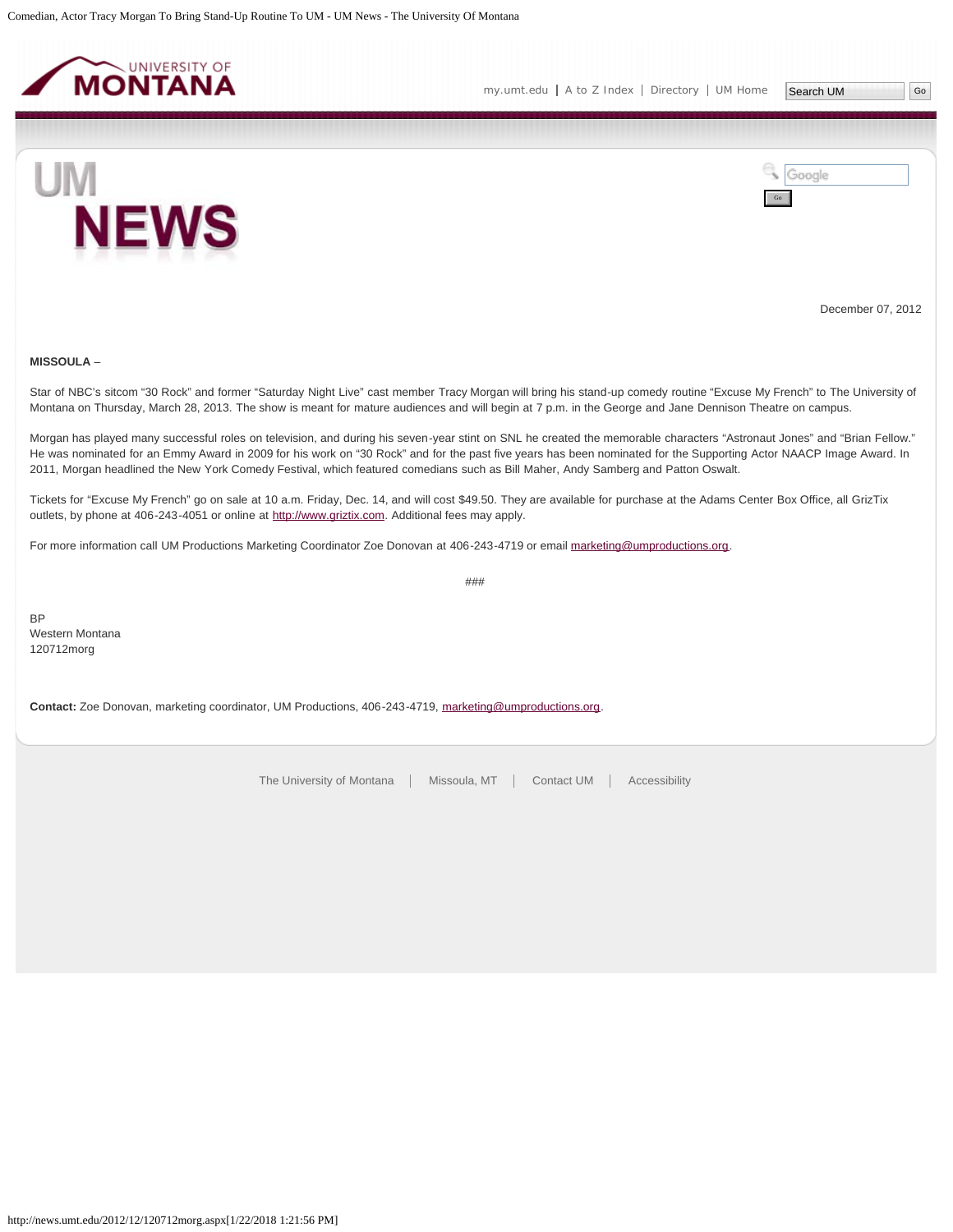<span id="page-28-0"></span>



December 07, 2012

#### **MISSOULA –**

More than 10.9 million out-of-state travelers will have visited Montana in 2012, according to a preliminary estimate by The University of Montana's Institute for Tourism and Recreation Research. This is a 3.2 percent increase over the number of nonresident travelers in 2011.

The increase in visitor volume injected more dollars into the Montana economy. According to Kara Grau, assistant director of economic analysis at ITRR, nonresident travelers spent nearly \$3.2 billion in Montana in 2012, which was a 15 percent increase over spending in 2011.

Nonresidents spent more money per day during the first quarter (\$144.64 per day) and the least amount during third quarter (\$129.61). "Much of this difference is attributed to more people passing through in the summer and camping or staying at private homes instead of motels," said Grau.

In addition to the nonresident travel, 15 million residents traveled for leisure within Montana in 2012, spending \$833 million around the state. The direct dollars spent in the Montana travel industry by residents and nonresidents is estimated to be \$4 billion.

Montana's six national-park-system units had a 9 percent increase in visitation above 2011 numbers for the first three quarters of 2012. This includes a 21 percent increase in visitors to Glacier National Park and a 2 percent increase in Yellowstone. Glacier's large increase in visitation can be attributed to the Going-to-the-Sun Road opening date, which was nearly three weeks earlier than 2011.

Airport deboardings in Montana increased 6 percent for the first three quarters in 2012 compared to the same time frame in 2011. Nearly 1.3 million people deboarded in one of Montana's eight airports, which includes the seasonal West Yellowstone Airport.

"All the indicators of visitation and spending show that the travel industry has rebounded quickly from the recent recession," said Norma Nickerson, director of the Institute for Tourism and Recreation Research. "Even at the national level, travel volume and travel spending are expected to continue to increase in 2013. Montana should expect at least a 2 percent increase in nonresident visitation with an increase in spending of nearly 4 percent in 2013."

According to a recent ITRR study, this agrees with 64 percent of tourism business owners across the state who said they expect an increase in 2013. "2012 was a good year economically for many of the small business and this trend will continue through 2013," Nickerson said.

Average daily expenditures by nonresident visitors to Montana are included in the following chart:

|                             | Q1               | Q2      | Q3      | Q4*                                       | <b>Full Year</b>       |
|-----------------------------|------------------|---------|---------|-------------------------------------------|------------------------|
| <b>Expenditure Category</b> | Average<br>Daily |         |         | Average Daily Average Daily Average Daily | Weighted Avg.<br>Daily |
| Private Campground, RV      | Park \$ 0.02     | \$0.58  | \$1.00  | \$0.83                                    | \$0.75                 |
| Public Campground, RV       | Park \$ 0.01     | \$0.23  | \$0.27  |                                           | \$0.18                 |
| Hotel, Motel \$18.48        |                  | \$13.62 | \$13.39 | \$10.56                                   | \$13.58                |
| Rental cabin, Condo \$ 1.81 |                  | \$1.08  | \$1.93  | \$0.50                                    | \$1.46                 |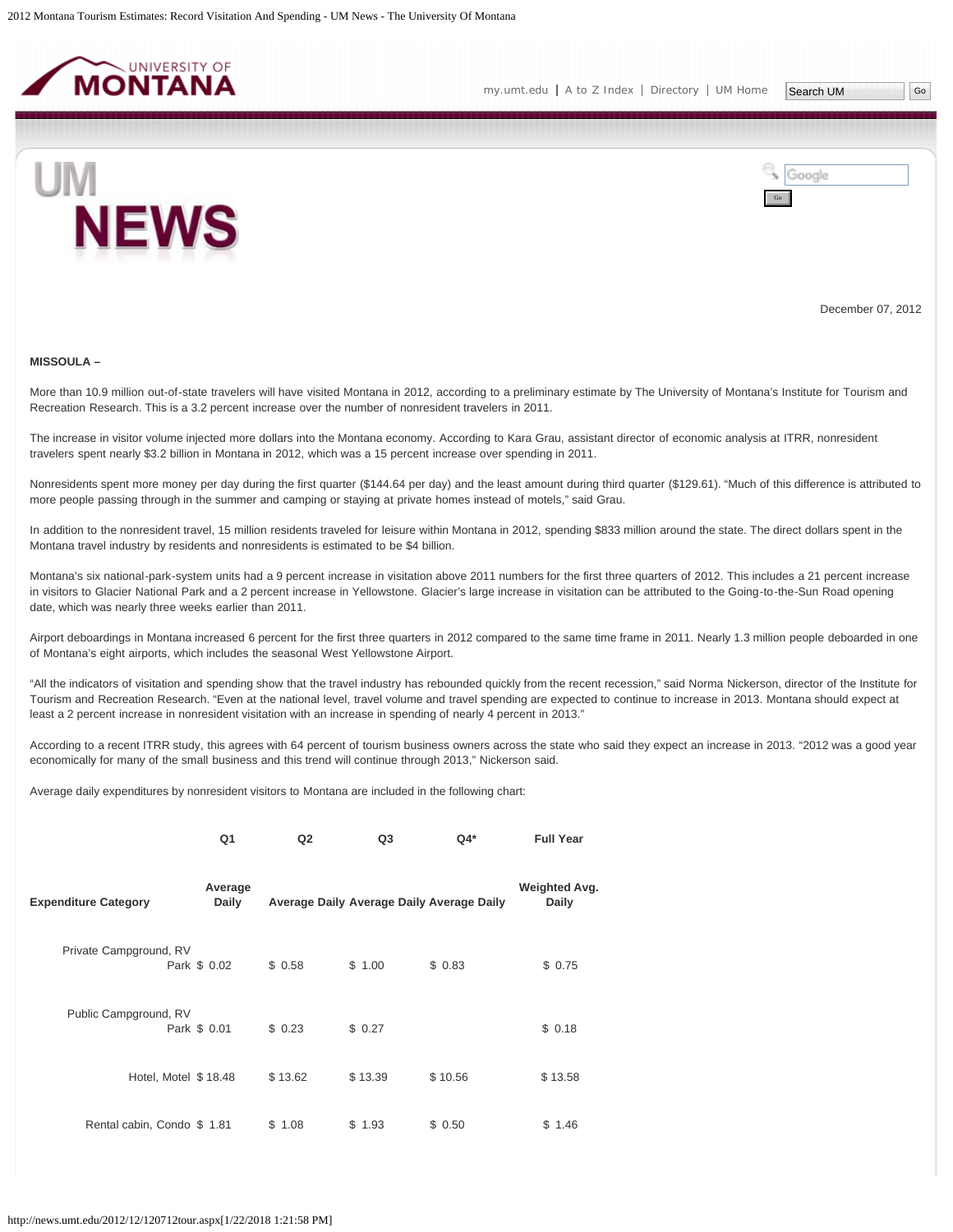|  | 2012 Montana Tourism Estimates: Record Visitation And Spending - UM News - The University Of Montana |  |  |  |  |  |
|--|------------------------------------------------------------------------------------------------------|--|--|--|--|--|
|  |                                                                                                      |  |  |  |  |  |

|                                 | \$144.64 | \$133.07 | \$129.61 | \$140.65 | \$134.07 |
|---------------------------------|----------|----------|----------|----------|----------|
| Misc. Services \$ 0.26          |          | \$0.89   | \$0.38   | \$0.26   | \$0.48   |
| Gambling \$ 0.84                |          | \$0.12   | \$0.08   | \$0.17   | \$0.19   |
| Licenses, Entrance Fees \$ 3.31 |          | \$2.56   | \$2.79   | \$2.42   | \$2.73   |
| Transportation Fares \$ 0.23    |          | \$0.03   | \$0.01   | \$0.04   | \$0.05   |
| Vehicle Repairs \$ 0.03         |          | \$0.48   | \$0.61   | \$2.93   | \$0.89   |
| Auto Rental \$4.15              |          | \$2.42   | \$2.30   |          | \$2.17   |
| Outfitter, Guide \$ 1.07        |          | \$0.48   | \$2.08   | \$0.06   | \$1.22   |
| Retail sales \$27.64            |          | \$20.82  | \$21.92  | \$40.47  | \$25.36  |
| Groceries, Snacks \$7.73        |          | \$11.98  | \$11.47  | \$9.17   | \$10.78  |
| Farmers Market \$ -             |          | \$0.01   | \$0.02   |          | \$0.01   |
| Restaurant, Bar \$32.35         |          | \$22.83  | \$25.25  | \$25.54  | \$25.51  |
| Gasoline, Oil \$46.71           |          | \$54.94  | \$46.11  | \$47.70  | \$48.70  |

\*estimated

For more information about UM's Institute for Tourism and Recreation Research go online to <http://www.itrr.umt.edu/>. For more information about this study, call Nickerson at 406-243-5686 or email [norma.nickerson@umontana.edu.](mailto:nnickers@forestry.umt.edu)

###

NN/all State 120712tour

Contact: Norma Nickerson, director, UM Institute for Tourism and Recreation Research, 406-243-2328, [norma.nickerson@umontana.edu](mailto:norma.nickerson@umontana.edu).

[The University of Montana](http://www.umt.edu/) | Missoula, MT | [Contact UM](http://www.umt.edu/comments) | [Accessibility](http://www.umt.edu/home/accessibility)

http://news.umt.edu/2012/12/120712tour.aspx[1/22/2018 1:21:58 PM]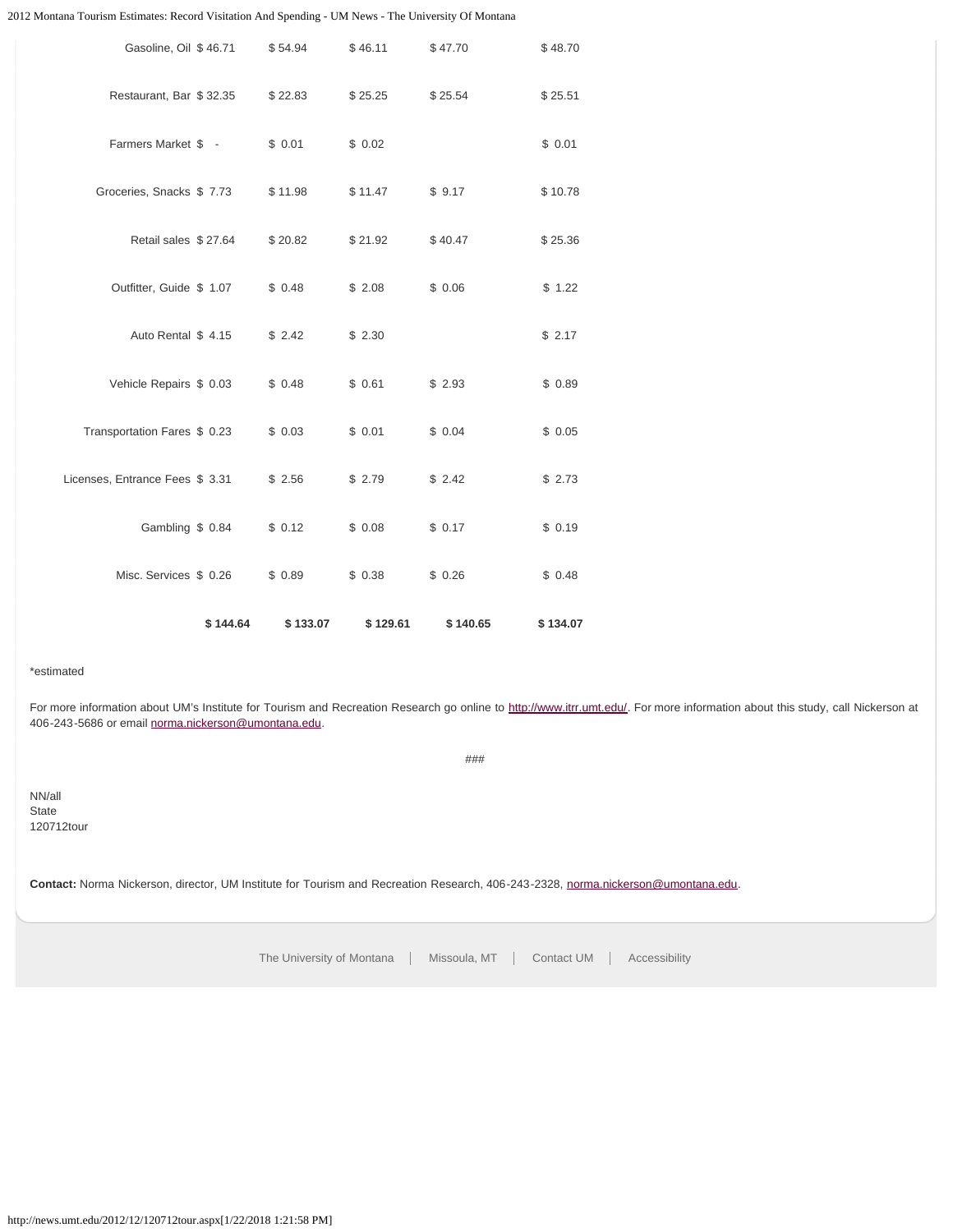<span id="page-30-0"></span>



December 06, 2012

# **MISSOULA** –

University of Montana Dining Services will host the 15th annual Great UM Christmas Cookie Cook-Off from 2 to 6 p.m. Thursday, Dec. 13, in the Food Zoo. Members of the UM community are invited to the "The Polar Express"-themed event to spread holiday cheer by baking and decorating cookies.

Attendees may bring up to half of the cookies they bake home with them after the cook-off, and the other half will be donated to a local youth home, senior home, group shelter or other nonprofit. Annually, about 3,600 cookies are donated to 16 local charities, with more than 29 campus departments participating in the festivities.

The cook-off is open to students, faculty and staff with an active Griz Card, their families and friends. UDS will supply personnel and facilities, and Sysco Food Services of Montana will donate the cookie dough and decorations.

In addition to cookie baking, there also will be beverages, music and a children's play area. Monte is expected to drop by to add to the excitement, and Santa will join in the party from 5 to 6 p.m.

For more information call UDS Creative Director Jerry O'Malley at 406-243-6433 or email [jerry.omalley@mso.umt.edu](mailto:jerry.omalley@mso.umt.edu).

###

BP

Local

120612cook

Contact: Jerry O'Malley, creative director, University Dining Services, 406-243-6433, [jerry.omalley@mso.umt.edu](mailto:jerry.omalley@mso.umt.edu).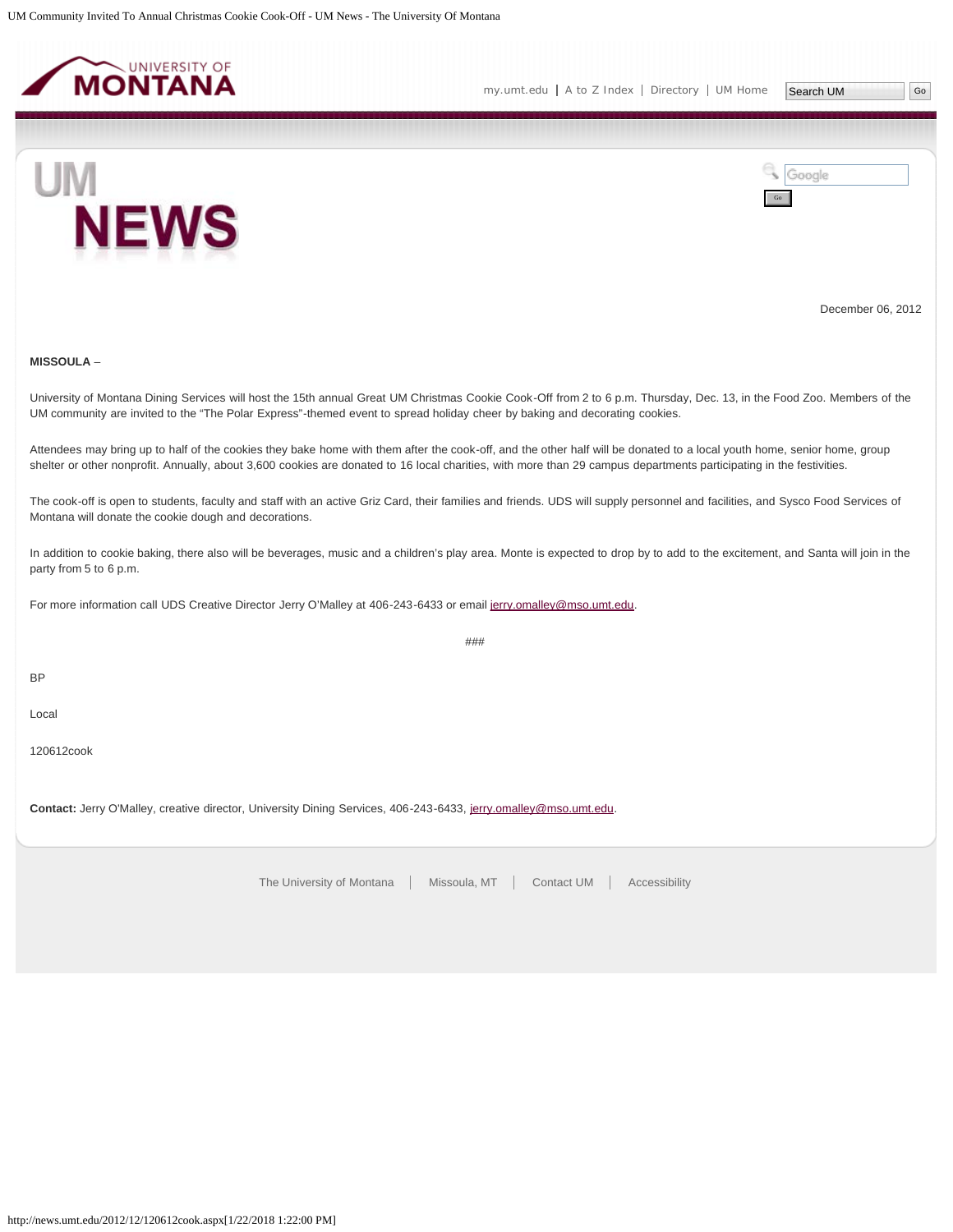<span id="page-31-0"></span>



December 06, 2012

# **MISSOULA** –

The process of collage will be on display in "Everybody's Fine," a new art exhibit by University of Montana graduate student James Louks. The innovative work, displaying collages that remove imagery from their original context to create a new narrative, will open at the University Center Gallery on Monday, Jan. 28, the first day of spring semester.

Louks is pursuing master's degrees at the UM School of Art and his latest exhibit explores what lies between the recognizable markers of our society and the commercial repackaging of these cultural elements that blur boundaries of the historical versus the contemporary.

An opening reception for the show will be held from 4 to 6 p.m. on Thursday, Jan. 31, at the UC Gallery on the second floor of the UC. The exhibit will be on display until Feb. 22.

The UC Gallery is open 10 a.m.-4 p.m. Monday through Friday during the academic year. To learn more, visit [http://www.umt.edu/uc/ucg,](http://www.umt.edu/uc/ucg) call Gwen Landquist, UC marketing and art manager at 406-243-5555 or email [gwen.landquist@mso.umt.edu;](mailto:gwen.landquist@mso.umt.edu) or call UC Gallery Student Coordinators Kristina Myer and Sabrina Charlson at 406-243-5564 or email [ucartgallery@mso.umt.edu.](mailto:ucartgallery@mso.umt.edu)

###

**BP** 

Local

120312fine

**Contact:** Gwen Landquist, University Center marketing and art manager, 406-243-5555, [gwen.landquist@mso.umt.edu;](mailto:gwen.landquist@mso.umt.edu) Kristina Myer and Sabrina Charlson, UC Gallery student coordinators, 406-243-5564, [ucartgallery@mso.umt.edu.](mailto:ucartgallery@mso.umt.edu)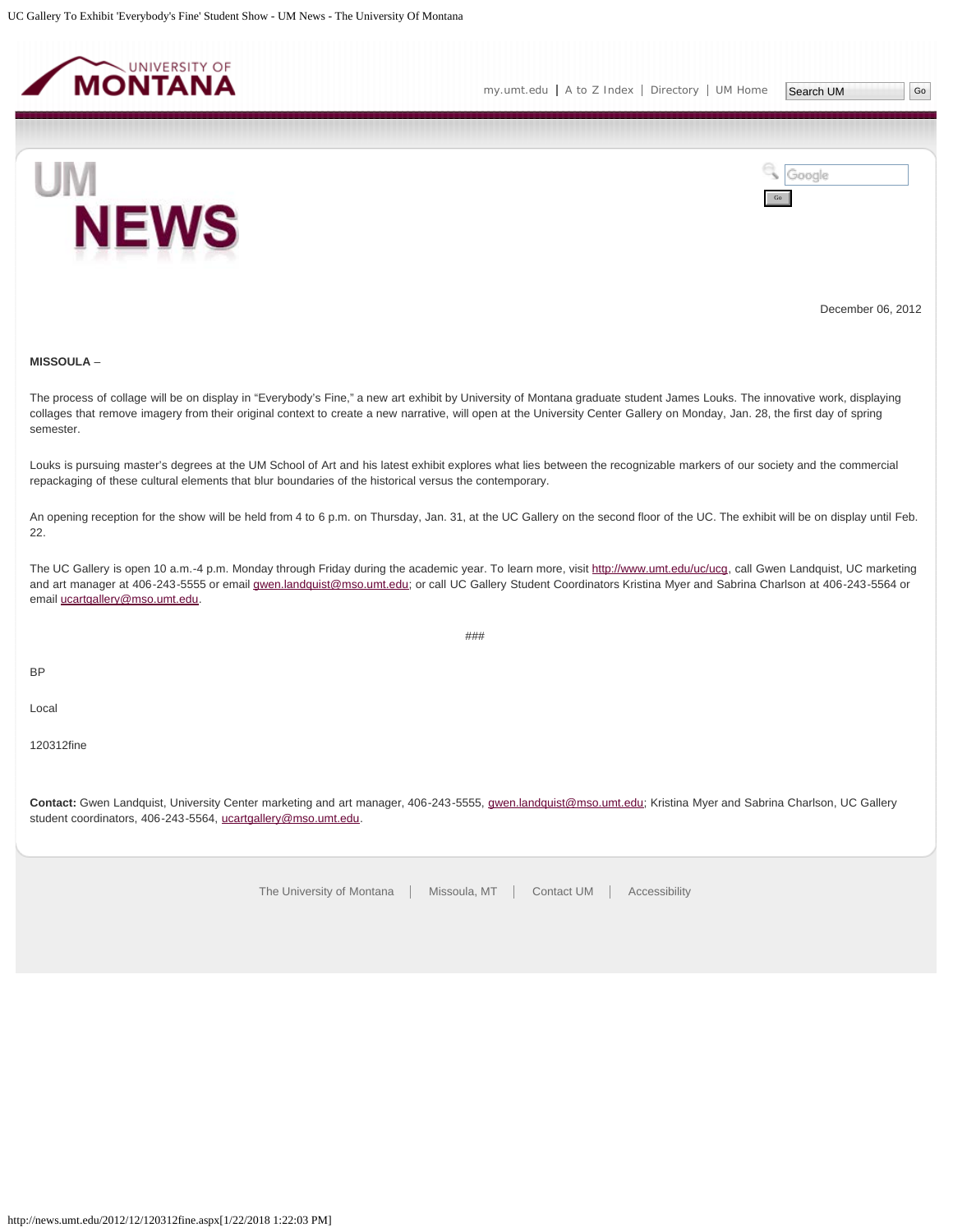<span id="page-32-0"></span>



December 06, 2012

#### **MISSOULA** –

The University of Montana, in partnership with the Experimental Program to Stimulate Competitive Research, will offer "Journalistic Tools for Scientists," a Wintersession online course for graduate students in the sciences.

The course breaks new ground in helping scientists communicate with the general public by sharing the tools of the trade employed by seasoned journalists.

"Journalists are trained to speak the language of the general public, and that language is different from the vernacular used in the sciences," said course instructor and veteran journalist Henriette Lowisch. "By sharing practical journalistic skills, we intend to help scientists do a better job spreading the word about research and discoveries that are important to the future of humanity."

The National Science Foundation EPSCoR program, a federally funded program to promote the development of science and technology capacity in the U.S., provided grant money for the course, which was developed in collaboration with the UM Systems Ecology Intercollegiate Graduate Program.

The course will be taught entirely online during UM's compact Wintersession, Jan. 2-23. UMOnline, a program housed within the School of Extended and Lifelong Learning, employs a team of graphic and instructional designers who helped develop a series of RSA-style animated lectures and social media to make the course as engaging as possible.

Lowisch, an associate professor at the UM School of Journalism, also directs the graduate program in environmental science and natural resource journalism. Before joining the UM faculty, she worked for the Agence France-Presse in Berlin, covering climate negotiations and creating a health and science desk for AFP's German Service.

Lowisch notes that news is created in a few hours, while scientific research is completed over years. Both professions, however, share certain principles, including objective methods, a focus on independent thought and peer review.

Registration for "Journalistic Tools for Scientists" is now open, but limited. Interested students can visit<http://www.umt.edu/journalismtools> to learn more and to register. For more information call Lowisch at 406-243-2227 or email [henriette.lowisch@umontana.edu](mailto:henriette.lowisch@umontana.edu).

 $#HH$ 

BP Local, Campus 120512scie

Contact: Henriette Lowisch, associate professor and graduate program director, UM School of Journalism, 406-243-2227, [henriette.lowisch@umontana.edu](mailto:henriette.lowisch@umontana.edu); Beth Burman Frazee, marketing direcotr, UM School of Extended and Lifelong Learning, 406-243-6721, [beth.burman-frazee@umontana.edu](mailto:beth.burman-frazee@umontana.edu).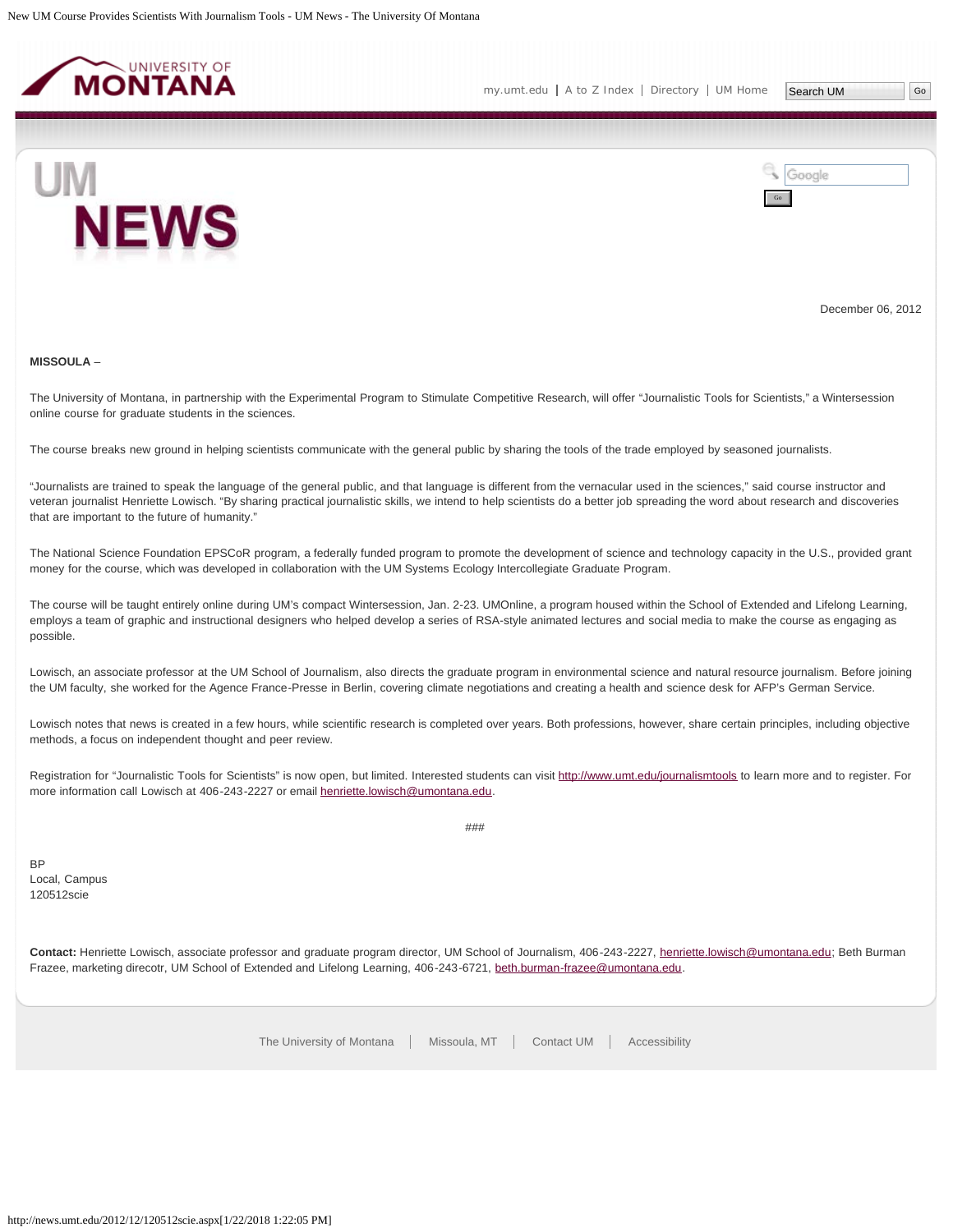<span id="page-33-0"></span>



December 06, 2012

#### **MISSOULA** –

The American Association for the Advancement of Science has appointed University of Montana Professor Charles Thompson as a 2013 AAAS Fellow. The prestigious fellowship recognizes an individual's contributions to science and technology.

Thompson, who teaches in UM's Department of Biomedical and Pharmaceutical Sciences, was one of 12 Fellows appointed in the pharmaceutical sciences section. He is the fifth UM faculty member ever to receive the honor.

Thompson's research primarily focuses on advancing the understanding of how certain classes of insecticides are detrimental to human health. Describing himself as a neurochemist, his research integrates chemistry, biochemistry, molecular and cell biology, and bioinformatics, which he "quilts together" to try answering problems. The collaborative nature of his work and science in general, he said, resonates in his appointment as an AAAS Fellow.

"It feels like all the people that work with me were co-rewarded," Thompson said. "Science is such a teamwork-oriented profession."

When he isn't teaching, researching or writing grants for UM, Thompson works to develop biosensors that can detect the effects of insecticides in the human body as the cofounder of ATERIS Technologies.

Similar to an over-the-counter pregnancy or diabetes test, ATERIS Technologies hopes to produce tests that could quickly and easily determine specific effects of insecticide exposure on the human body. This knowledge could potentially advance food-safety standards and prevent neurological damage in workers and consumers.

"Most companies are looking for the insecticide," Thompson said. "We're looking for the burden in the body the insecticide causes."

AAAS Fellow candidates can be nominated by current Fellows, the steering groups for each section or the chief executive officer. Nominations undergo review by the steering groups and are elected by the AAAS Council.

The 700 AAAS Fellows are invited to gather at the Fellows Forum on Saturday, Feb. 16, 2013, during the AAAS Annual Meeting in Boston. Each will receive a certificate and blue-and-gold rosette as a symbol of their distinguished accomplishments.

UM faculty members formerly appointed as AAAS Fellows are Fred Allendorf, Tom Martin, Ray Callaway, Jack Stanford and Stephen Sprang. Cathy Lynn Whitlock of Montana State University in **Bozeman** also was appointed as a 2013 AAAS Fellow, in the geology and geography category.

For more information call Thompson at 406-243-4643 or email [charles.thompson@umontana.edu](mailto:charles.thompson@umontana.edu). More information on AAAS Fellows is available online at <http://www.aaas.org/aboutaaas/fellows/>.

###

**BP** 

**State** 

120512aaas

**Contact:** Charles Thompson, professor, UM Department of Biomedical and Pharmaceutical Sciences, 406-243-4643, [charles.thompson@umontana.edu](mailto:charles.thompson@umontana.edu).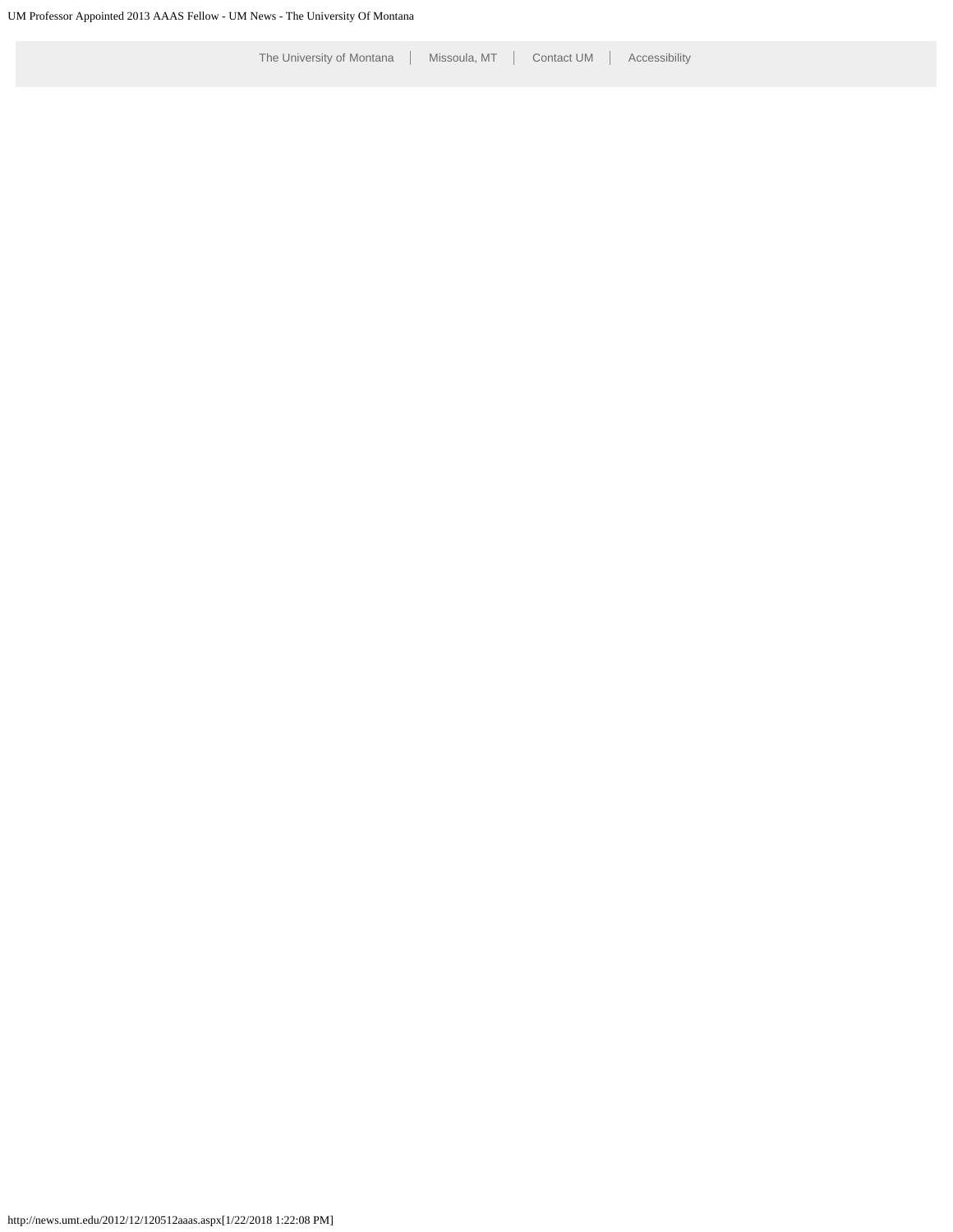<span id="page-35-0"></span>



December 03, 2012

# **MISSOULA –**

The University of Montana Allies Program planning team has scheduled training from 2 to 4:30 p.m. Friday, Dec. 7. The training is open to UM faculty, staff and administrators.

UM Allies promotes a campus environment that is inclusive and supportive of all individuals, regardless of sexual orientation, gender identity or gender expression. The goals of the program are to identify and nurture safe people and spaces for LGBTIQ campus members by having "out" allies; create visible support for the LGBTIQ community with stickers and a website; develop opportunities for heterosexual and gender-conforming allies to help broadly promote awareness of diversity issues on campus; and to recruit and train new allies and reach "invisible"/vulnerable community members.

###

By fostering opportunities for heterosexual and non gender-conforming allies to work together for LGBTIQ equality through education and awareness, the group aims to nurture visible support and a safe space for all campus members.

For more information visit the UM Allies website at<http://www.umt.edu/umallies>. To sign up for the training, call Adrianne Donald at 406-243-6029 or email [adonald@mso.umt.edu](mailto:adonald@mso.umt.edu).

AD/all

campus

120312alli

**Contact:** Adrianne Donald, UC interim associate director and UM Allies committee member, 406-243-6029, [adonald@mso.umt.edu.](mailto:adonald@mso.umt.edu)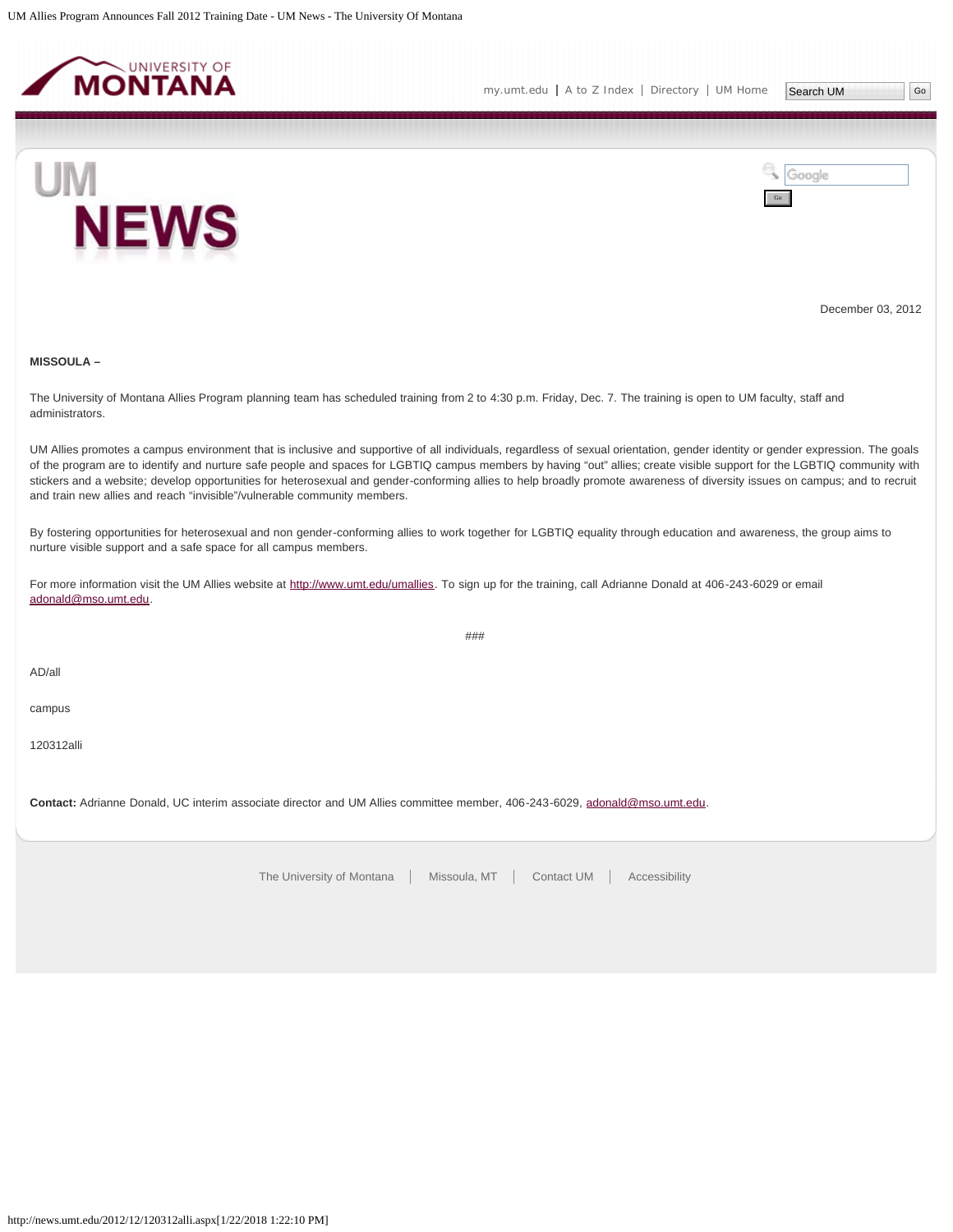<span id="page-36-0"></span>



December 03, 2012

# **MISSOULA –**

The University of Montana will host the first of three public planning meetings about the South Campus Master Plan on Wednesday, Dec. 5. The meeting will be held from 4 to 8 p.m. in Health and Business Building Room HB01 at Missoula College, located at 909 South Ave. W.

UM's South Campus acreage now includes the UM Golf Course, track and soccer facilities, student housing and bus stops. The master plan would bring a suite of new buildings and other projects to the South Campus, starting with the proposed new building for Missoula College. The master plan, which was approved by the Board of Regents in 2007, was developed to guide the growth of UM for the next five decades.

This week's meeting will kick off with an open house and information tables from 4 to 6 p.m. Mark Headley of Studio Forma Architects, who designed the proposed Missoula College building, will present from 6 to 6:30 p.m., and UM President Royce Engstrom will offer remarks from 6:30 to 7 p.m.

A question-and-answer session will be held from 7 to 8 p.m.

Two follow-up meetings will be scheduled early next year. For more information, call the UM President's Office at 406-243-2311.

###

CBS

Western Montana

120312hous

**Contact:** Peggy Kuhr, UM interim vice president for integrated communications, 406-243-2311, [peggy.kuhr@mso.umt.edu.](mailto:peggy.kuhr@mso.umt.edu)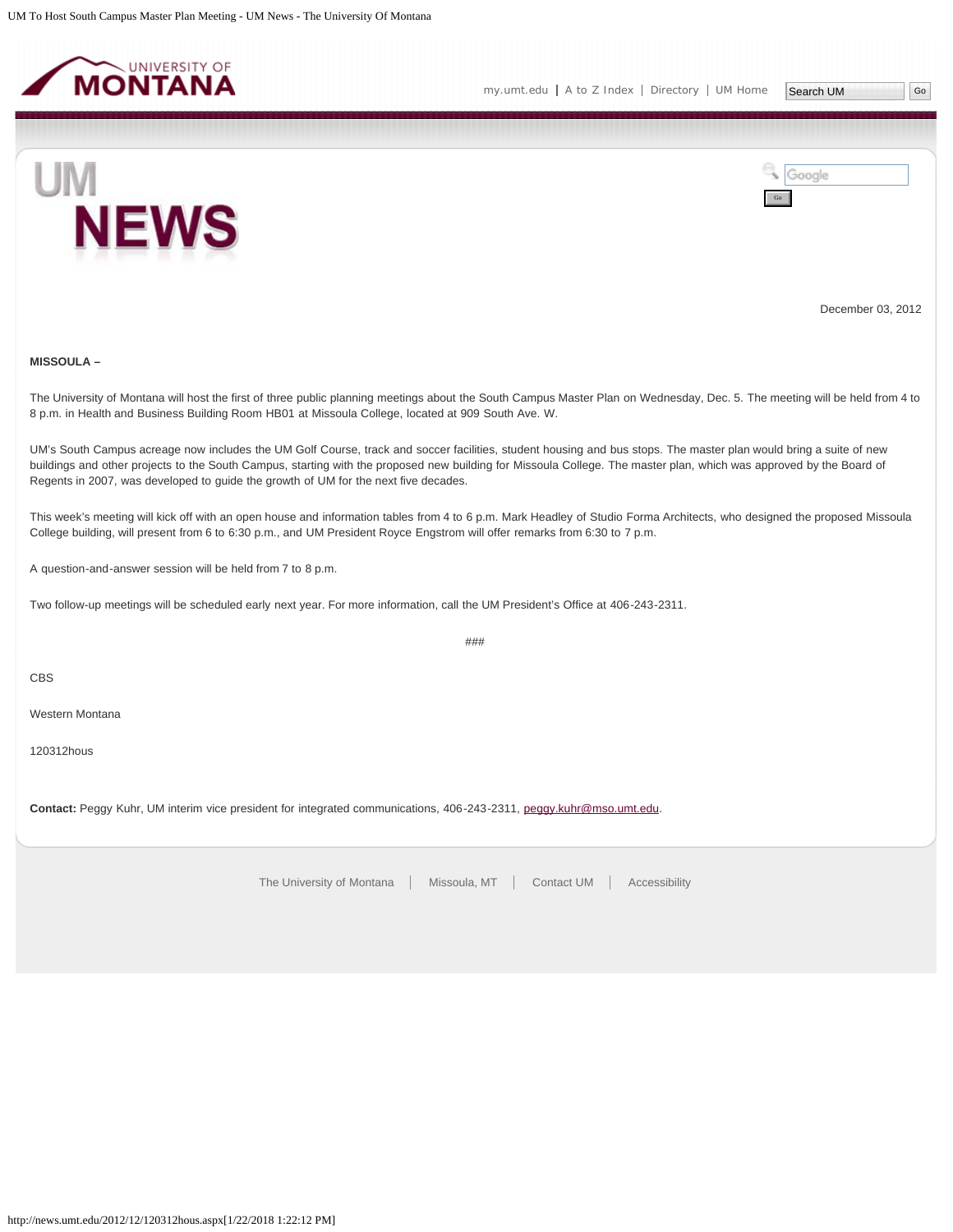<span id="page-37-0"></span>



December 03, 2012

#### **MISSOULA –**

A growing portion of Montana youth have been characterized as idle over the past decade, with 17 percent of those ages 16-19 being neither employed nor enrolled in school during 2011. The increase of two percentage points since 2000 is not large, but it does demonstrate that the joblessness precipitated by the recent recession has impacted youths as well as adults, according to a researcher at The University of Montana.

Thale Dillon, director of Montana KIDS COUNT at UM's Bureau of Business and Economic Research, said that though the state's rate of idle youth is higher than the national average of 13 percent, Montana managed to keep 37 percent of youth ages 16-19 employed during 2000, compared to the national rate of 26 percent.

According to a new KIDS COUNT report released by the Annie E. Casey Foundation, "Youth and Work: Restoring Teen and Young Adult Connections to Opportunity," youths who are disengaged as a consequence of being high school dropouts and unemployed are veering toward a path of chronic underemployment as adults and risk not gaining the skills employers require in the 21st century.

"To get a job these days you need experience, but you can't get experience without a job," reads the report. "For youth from disadvantaged backgrounds, the challenges can be even greater."

Recent research shows that the brains of young adults need positive work experiences early on to develop properly, including the self-management skills to meet day-to-day demands of family, work and community, Dillon said. It is troubling – both from a physiological and from an economic perspective – that growing numbers of American and Montana youth find themselves out of school and out of work, she said.

"Many of these young people face numerous obstacles," Dillon said. "They are often described as disconnected youth and encounter greater competition from older workers for increasingly scarce entry-level jobs, especially in light of the recession, and lack the higher skill set required for the well-paying jobs that are available. They often don't graduate from high school on time or ready for college, further decreasing their employment options. And many contend with hurdles beyond their control, such as growing up in poverty, having few working adults as role models, attending low-performing schools and living with a single parent."

The lack of education, opportunity and connection to school or work has long-term implications, according to the report. As adults, these youth may find themselves unable to achieve financial stability and without employment prospects. They also can present a significant cost to taxpayers, as government spends more to support them. In addition, the latest data from the U.S. Census Bureau's Current Population Survey show more than 20 percent, or 1.4 million of these youths, have children of their own, which means their inability to find work and build careers can perpetuate an intergenerational cycle of poverty.

The Casey Foundation report emphasizes the need to provide multiple, flexible pathways to success for disconnected young people, and find ways to re-engage high school dropouts. It also advocates creating opportunities for youth in school or other public systems that allow them to gain early job experience through such avenues as community service, internships and summer and part-time work. Its major recommendations include:

- **A national youth employment strategy** developed by policymakers that streamlines systems and makes financial aid, funding and other support services more accessible and flexible; encourages more businesses to hire young people; and focuses on results, not process.
- **Aligning resources** within communities and among public and private funders to create collaborative efforts to support youth.
- **Exploring new ways to create jobs** through social enterprises such as Goodwill and microenterprises, with the support of public and private investors.
- **Employer-sponsored earn-and-learn programs** that foster the talent and skills that businesses require and develop the types of employees they need.

According to Jennifer Calder, outreach coordinator with Montana KIDS COUNT, there are a number of programs in Montana that have proven successful in reconnecting youth with graduation and the workplace. The Montana Department of Labor and Industry's program, Jobs for Montana's Graduates, reaches out to schools with at-risk students to provide classroom-based career awareness, self-esteem and work-readiness skills. The **Dillon**-based Montana National Guard Youth Challenge helps troubled youths graduate from high school.

The KIDS COUNT report presents state-by-state data and highlights how these issues are exacerbated among youth from low-income families and among minority populations. Additional information on disconnected youth and young adults is available in the KIDS COUNT Data Center, which also contains the most recent national, state and local data on hundreds of indicators of child well-being.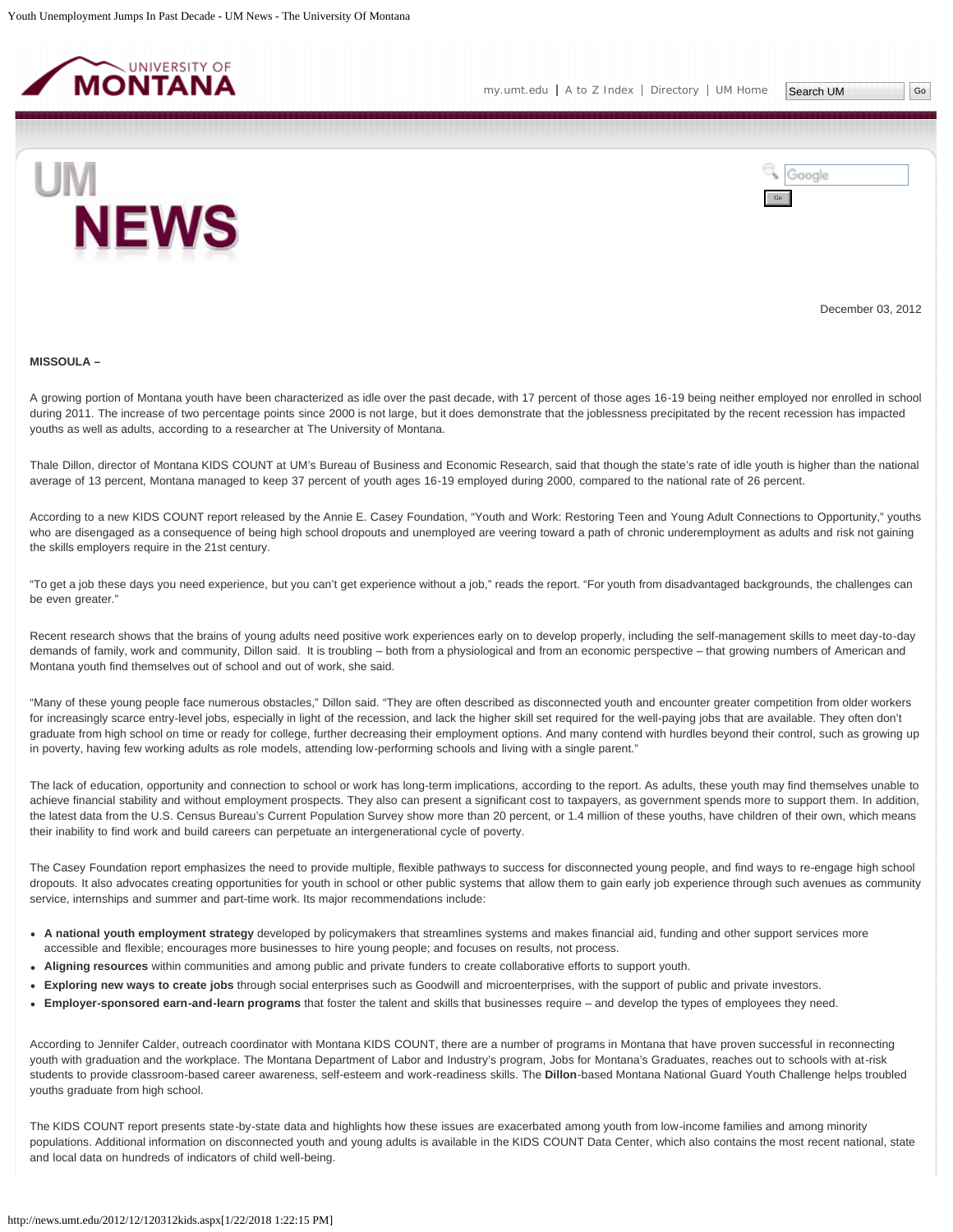Youth Unemployment Jumps In Past Decade - UM News - The University Of Montana

The Annie E. Casey Foundation is a private national charitable organization that aims to create better futures for the nation's children by strengthening families, building economic opportunities and transforming neighborhoods into safer and healthier places to live, work and grow. For more information, visit [http://www.aecf.org/.](http://www.aecf.org/) KIDS COUNT is a registered trademark of the Annie E. Casey Foundation.

###

The full report can be accessed online at [http://www.montanakidscount.org/Special%20Reports.](http://www.montanakidscount.org/Special Reports)

SF/all

state

120312kids

**Contact:** Thale Dillon, director of Montana KIDS COUNT, UM Bureau of Business and Economic Research, , 406-243-5113, [thale.dillon@business.umt.edu.](mailto:thale.dillon@business.umt.edu)